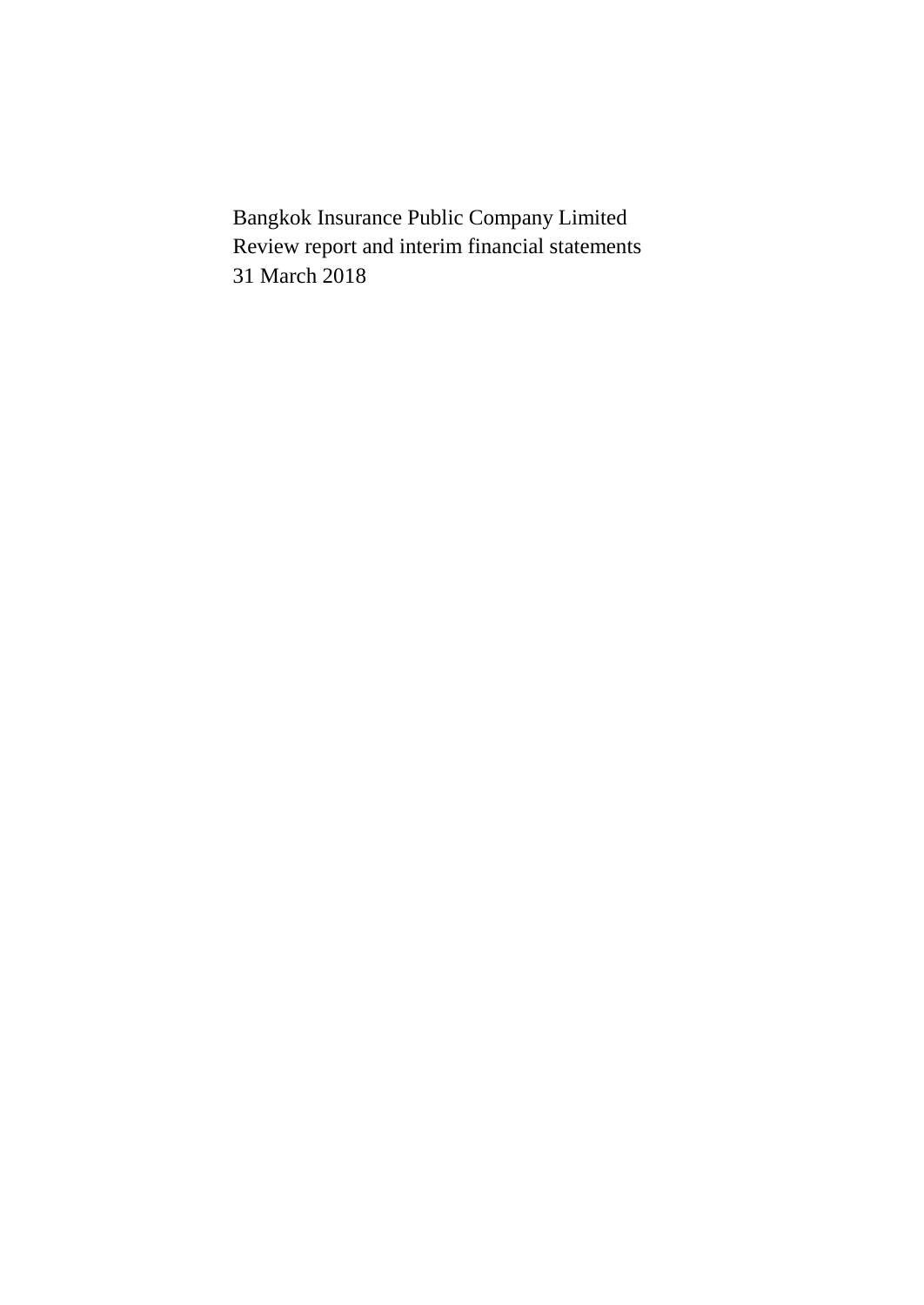### **Independent Auditor's Report on Review of Interim Financial Information**

To the Shareholders of Bangkok Insurance Public Company Limited

I have reviewed the accompanying statement of financial position, in which the equity method is applied, of Bangkok Insurance Public Company Limited as at 31 March 2018, the related statements of comprehensive income, changes in owners' equity, and cash flows, in which the equity method is applied, for the three-month period then ended, as well as the condensed notes to the financial statements. I have also reviewed the separate financial information of Bangkok Insurance Public Company Limited for the same period. Management is responsible for the preparation and presentation of this interim financial information in accordance with Thai Accounting Standard 34: Interim Financial Reporting. My responsibility is to express a conclusion on this interim financial information based on my review.

# **Scope of Review**

I conducted my review in accordance with Thai Standard on Review Engagements 2410: Review of Interim Financial Information Performed by the Independent Auditor of the Entity. A review of interim financial information consists of making inquiries, primarily of persons responsible for financial and accounting matters, and applying analytical and other review procedures. A review is substantially less in scope than an audit conducted in accordance with Thai Standards on Auditing and consequently does not enable me to obtain assurance that I would become aware of all significant matters that might be identified in an audit. Accordingly, I do not express an audit opinion.

# **Conclusion**

Based on my review, nothing has come to my attention that causes me to believe that the accompanying interim financial information is not prepared, in all material respects, in accordance with Thai Accounting Standard 34: Interim Financial Reporting.

Nonglak Pumnoi Certified Public Accountant (Thailand) No. 4172

EY Office Limited Bangkok: 3 May 2018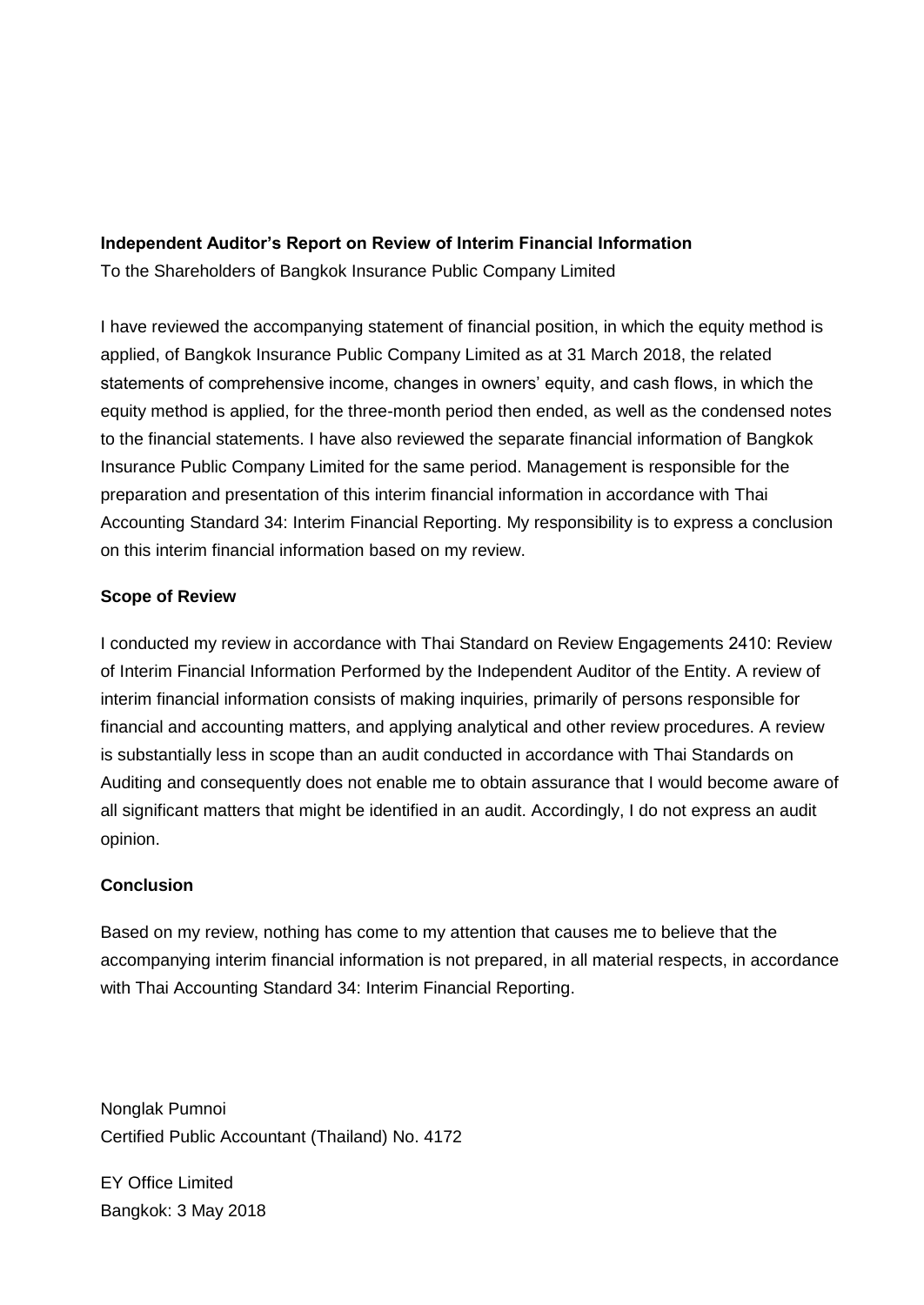#### **Bangkok Insurance Public Company Limited**

#### **Statements of financial position**

**As at 31 March 2018** 

|                                          | <b>Financial statements</b> |                |                                       |                |                               |  |
|------------------------------------------|-----------------------------|----------------|---------------------------------------|----------------|-------------------------------|--|
|                                          |                             |                | in which the equity method is applied |                | Separate financial statements |  |
|                                          | Note                        | 31 March 2018  | 31 December 2017                      | 31 March 2018  | 31 December 2017              |  |
|                                          |                             | (Unaudited but | (Audited)                             | (Unaudited but | (Audited)                     |  |
|                                          |                             | reviewed)      |                                       | reviewed)      |                               |  |
| <b>Assets</b>                            |                             |                |                                       |                |                               |  |
| Cash and cash equivalents                | 3                           | 325,531,610    | 399,583,620                           | 325,531,610    | 399,583,620                   |  |
| Premium receivables - net                | 4                           | 2,124,200,062  | 2,401,046,091                         | 2,124,200,062  | 2,401,046,091                 |  |
| Accrued investment income                |                             | 293,109,938    | 94,695,499                            | 293,109,938    | 94,695,499                    |  |
| Reinsurance assets - net                 | 5                           | 5,922,152,183  | 5,487,395,925                         | 5,922,152,183  | 5,487,395,925                 |  |
| Reinsurance receivables - net            | 6                           | 249,765,186    | 239,202,038                           | 249,765,186    | 239,202,038                   |  |
| Investment assets                        |                             |                |                                       |                |                               |  |
| Investments in securities - net          | 7                           | 50,634,219,399 | 47,819,624,499                        | 50,634,219,399 | 47,819,624,499                |  |
| Loans - net                              | 8                           | 1,380,077,603  | 1,359,308,172                         | 1,380,077,603  | 1,359,308,172                 |  |
| Investments in associates                | 9.1                         | 213,329,802    | 214,935,714                           | 129,395,722    | 134,395,122                   |  |
| Investment properties - net              | 10                          | 165,417,632    | 169,666,034                           | 165,417,632    | 169,666,034                   |  |
| Premises and equipment - net             | 11                          | 958,786,346    | 1,007,214,174                         | 958,786,346    | 1,007,214,174                 |  |
| Intangible assets - net                  | 12                          | 211,609,274    | 226,579,175                           | 211,609,274    | 226,579,175                   |  |
| Other assets                             |                             |                |                                       |                |                               |  |
| Land and building leasehold rights - net |                             | 47,717,881     | 48,954,088                            | 47,717,881     | 48,954,088                    |  |
| Others                                   |                             | 584,596,019    | 634,575,332                           | 584,596,019    | 634,575,332                   |  |
| <b>Total assets</b>                      |                             | 63,110,512,935 | 60,102,780,361                        | 63,026,578,855 | 60,022,239,769                |  |

(Unit: Baht)

The accompanying notes are an integral part of the financial statements.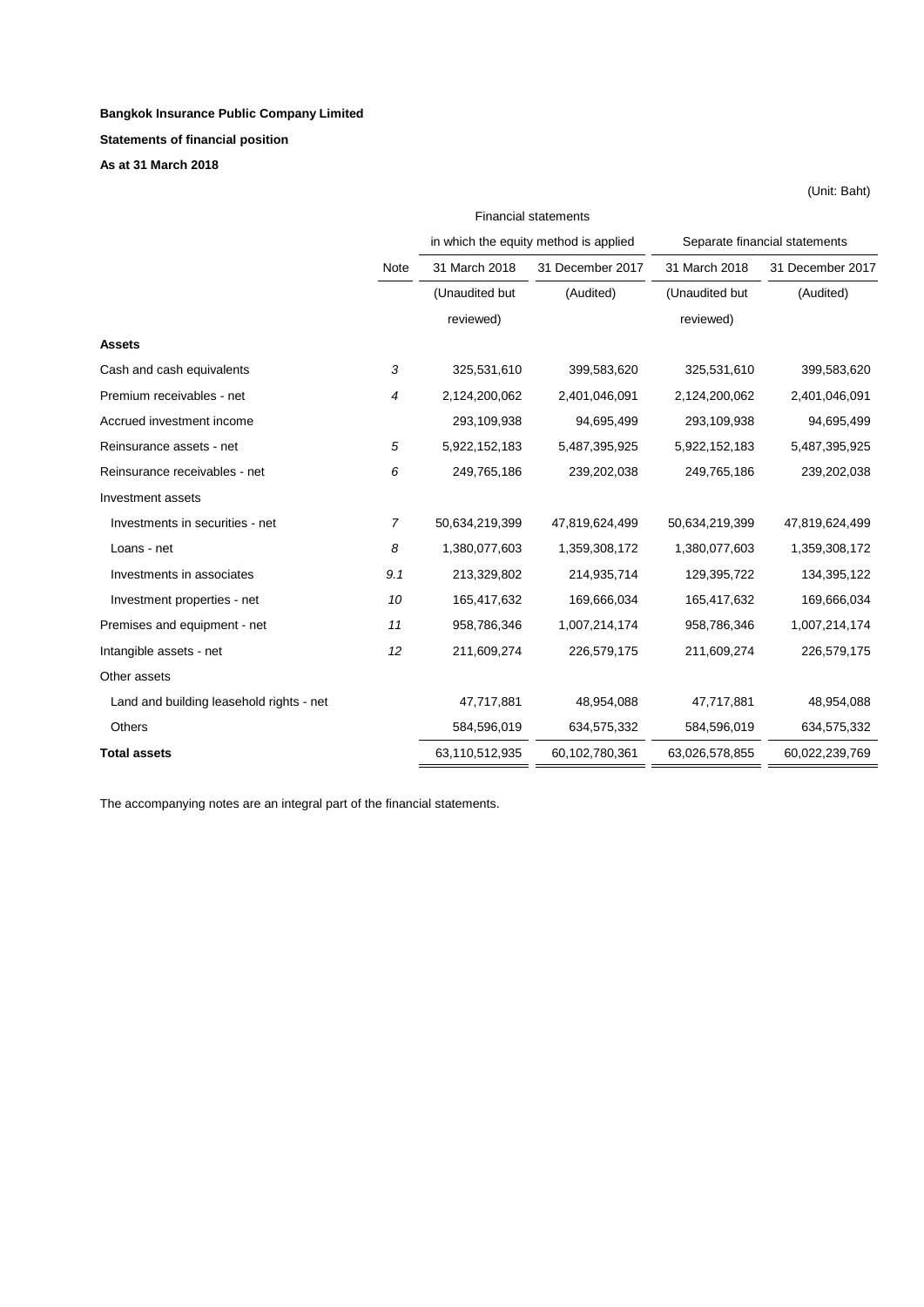#### **Bangkok Insurance Public Company Limited**

#### **Statements of financial position (continued)**

**As at 31 March 2018** 

|                                             |      |                | <b>Financial statements</b>           |                |                               |  |
|---------------------------------------------|------|----------------|---------------------------------------|----------------|-------------------------------|--|
|                                             |      |                | in which the equity method is applied |                | Separate financial statements |  |
|                                             | Note | 31 March 2018  | 31 December 2017                      | 31 March 2018  | 31 December 2017              |  |
|                                             |      | (Unaudited but | (Audited)                             | (Unaudited but | (Audited)                     |  |
|                                             |      | reviewed)      |                                       | reviewed)      |                               |  |
| Liabilities and owners' equity              |      |                |                                       |                |                               |  |
| Liabilities                                 |      |                |                                       |                |                               |  |
| Insurance contract liabilities              | 14   | 14,368,570,780 | 13,762,343,603                        | 14,368,570,780 | 13,762,343,603                |  |
| Due to reinsurers                           | 15   | 1,854,572,977  | 2,051,516,569                         | 1,854,572,977  | 2,051,516,569                 |  |
| Income tax payable                          |      | 200,634,667    | 112,217,882                           | 200,634,667    | 112,217,882                   |  |
| Employee benefit obligations                |      | 412,595,733    | 351,202,663                           | 412,595,733    | 351,202,663                   |  |
| Deferred tax liabilities                    | 13.1 | 5,429,639,793  | 5,039,465,161                         | 5,412,852,977  | 5,023,357,043                 |  |
| Other liabilities                           |      |                |                                       |                |                               |  |
| Premiums received in advance                |      | 1,816,703,429  | 1,802,396,156                         | 1,816,703,429  | 1,802,396,156                 |  |
| Commission payables                         |      | 385,686,153    | 333,856,726                           | 385,686,153    | 333,856,726                   |  |
| Accrued expenses                            |      | 460,087,131    | 635,001,045                           | 460,087,131    | 635,001,045                   |  |
| Liabilities under finance lease agreements  |      | 62,019,938     | 65,006,724                            | 62,019,938     | 65,006,724                    |  |
| Others                                      |      | 691,617,409    | 804,331,887                           | 691,617,409    | 804,331,887                   |  |
| <b>Total liabilities</b>                    |      | 25,682,128,010 | 24,957,338,416                        | 25,665,341,194 | 24,941,230,298                |  |
| Owners' equity                              |      |                |                                       |                |                               |  |
| Share capital                               |      |                |                                       |                |                               |  |
| Registerred, issued and paid up             |      |                |                                       |                |                               |  |
| 106,470,000 ordinary shares of Baht 10 each |      | 1,064,700,000  | 1,064,700,000                         | 1,064,700,000  | 1,064,700,000                 |  |
| Share premium                               |      | 1,442,500,000  | 1,442,500,000                         | 1,442,500,000  | 1,442,500,000                 |  |
| Retained earnings                           |      |                |                                       |                |                               |  |
| Appropriated                                |      |                |                                       |                |                               |  |
| Statutory reserve                           |      | 106,470,000    | 106,470,000                           | 106,470,000    | 106,470,000                   |  |
| Other reserve                               |      | 3,100,000,000  | 3,100,000,000                         | 3,100,000,000  | 3,100,000,000                 |  |
| Unappropriated                              |      | 7,041,010,529  | 6,381,856,699                         | 6,973,863,265  | 6,317,424,225                 |  |
| Other component of owners' equity           |      | 24,673,704,396 | 23,049,915,246                        | 24,673,704,396 | 23,049,915,246                |  |
| <b>Total owners' equity</b>                 |      | 37,428,384,925 | 35,145,441,945                        | 37,361,237,661 | 35,081,009,471                |  |
| Total liabilities and owners' equity        |      | 63,110,512,935 | 60,102,780,361                        | 63,026,578,855 | 60,022,239,769                |  |

(Unit: Baht)

The accompanying notes are an integral part of the financial statements.

Directors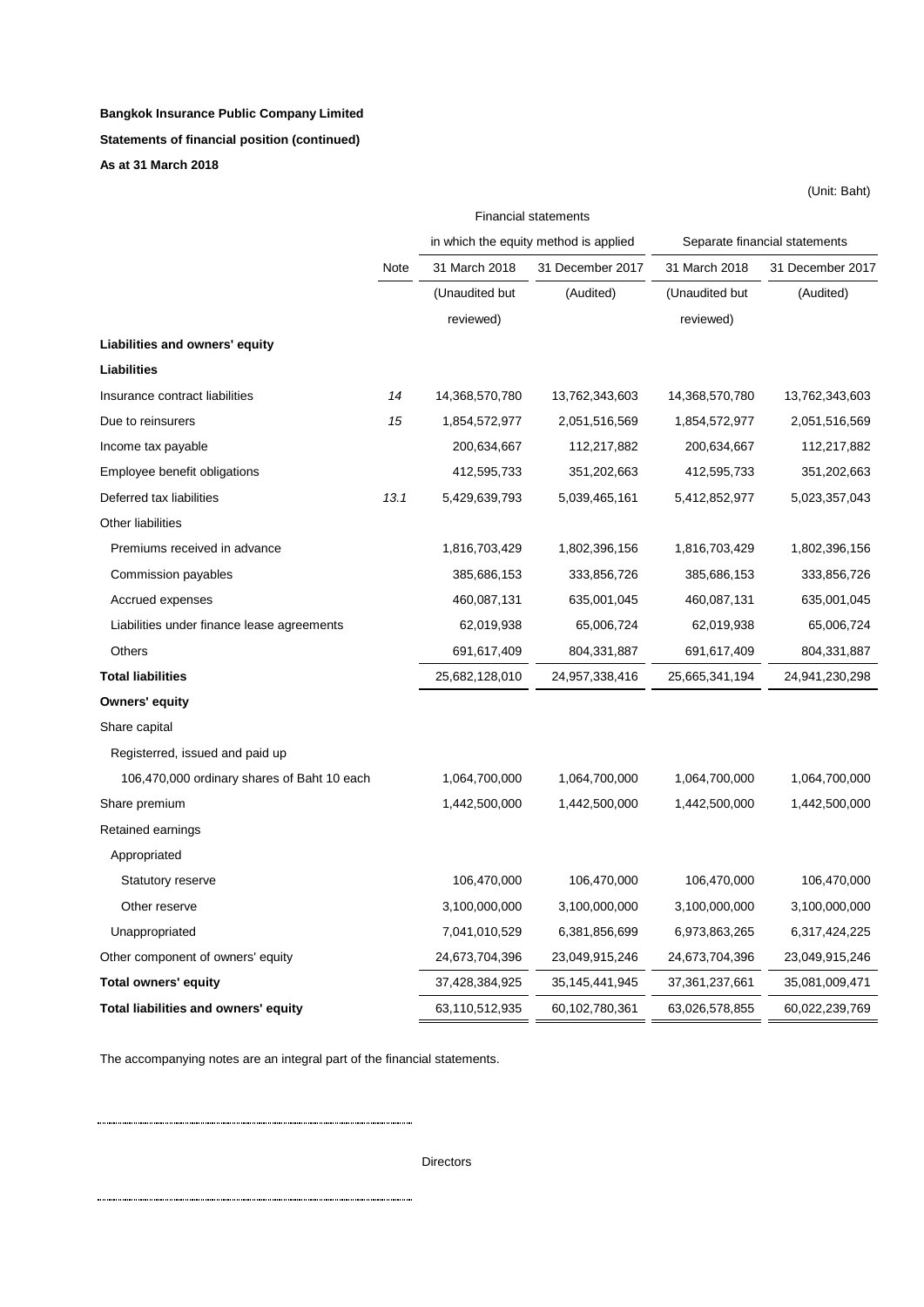#### (Unaudited but reviewed)

(Unit: Baht)

#### **Bangkok Insurance Public Company Limited**

#### **Statements of comprehensive income**

**For the three-month period ended 31 March 2018** 

|                                                                 | <b>Financial statements</b> |                                       |                 |                               |                 |  |
|-----------------------------------------------------------------|-----------------------------|---------------------------------------|-----------------|-------------------------------|-----------------|--|
|                                                                 |                             | in which the equity method is applied |                 | Separate financial statements |                 |  |
|                                                                 | Note                        | 2018                                  | 2017            | 2018                          | 2017            |  |
| Profit or loss:                                                 |                             |                                       |                 |                               |                 |  |
| Revenues                                                        |                             |                                       |                 |                               |                 |  |
| Gross premium written                                           |                             | 4,272,166,440                         | 4,208,713,689   | 4,272,166,440                 | 4,208,713,689   |  |
| Less: Premium ceded to reinsurers                               |                             | (1,312,135,107)                       | (1,370,335,160) | (1,312,135,107)               | (1,370,335,160) |  |
| Net premium written                                             |                             | 2,960,031,333                         | 2,838,378,529   | 2,960,031,333                 | 2,838,378,529   |  |
| Less: Unearned premium reserves increased from prior period     |                             | (223, 878, 996)                       | (52, 792, 981)  | (223, 878, 996)               | (52, 792, 981)  |  |
| Net earned premium                                              |                             | 2,736,152,337                         | 2,785,585,548   | 2,736,152,337                 | 2,785,585,548   |  |
| Commission and brokerage fee income                             |                             | 257,536,732                           | 304,722,526     | 257,536,732                   | 304,722,526     |  |
| Shares of profits (losses) from investments in associates,      |                             |                                       |                 |                               |                 |  |
| accounted for under the equity method                           | 9.2                         | 2,581,004                             | (230, 406)      |                               |                 |  |
| Investment revenue                                              |                             | 351,041,699                           | 295,477,437     | 351,041,699                   | 295,477,437     |  |
| Gains on investments                                            |                             | 2,167,708                             | 21,002,710      | 1,355,224                     | 21,002,710      |  |
| Other income                                                    |                             | 35,951,667                            | 52,097,898      | 35,951,667                    | 52,097,898      |  |
| <b>Total revenues</b>                                           |                             | 3,385,431,147                         | 3,458,655,713   | 3,382,037,659                 | 3,458,886,119   |  |
| <b>Expenses</b>                                                 |                             |                                       |                 |                               |                 |  |
| Gross claims                                                    |                             | 2,175,769,097                         | 2,179,227,845   | 2,175,769,097                 | 2,179,227,845   |  |
| Less: Claim recovery from reinsurers                            |                             | (845, 408, 654)                       | (630,092,084)   | (845, 408, 654)               | (630,092,084)   |  |
| Commission and brokerage expenses                               |                             | 582,470,892                           | 547,974,702     | 582,470,892                   | 547,974,702     |  |
| Other underwriting expenses                                     |                             | 439,843,715                           | 441,350,050     | 439,843,715                   | 441,350,050     |  |
| Operating expenses                                              |                             | 253,550,634                           | 264,063,323     | 253,550,634                   | 264,063,323     |  |
| Investment expenses                                             |                             | 20,552,527                            | 21,648,311      | 20,552,527                    | 21,648,311      |  |
| Finance costs                                                   |                             | 876,165                               | 923,029         | 876,165                       | 923,029         |  |
| <b>Total expenses</b>                                           |                             | 2,627,654,376                         | 2,825,095,176   | 2,627,654,376                 | 2,825,095,176   |  |
| Profits before income tax expenses                              |                             | 757,776,771                           | 633,560,537     | 754,383,283                   | 633,790,943     |  |
| Less: Income tax expenses                                       | 13.2                        | (98, 622, 941)                        | (83, 248, 706)  | (97, 944, 243)                | (83, 294, 786)  |  |
| Profits for the period                                          |                             | 659,153,830                           | 550,311,831     | 656,439,040                   | 550,496,157     |  |
| Other comprehensive income:                                     |                             |                                       |                 |                               |                 |  |
| Items to be recognised in profit or loss in subsequent periods: |                             |                                       |                 |                               |                 |  |
| Gains on revaluation of available-for-sale investments          |                             | 2,029,736,439                         | 905,850,134     | 2,029,736,439                 | 905,850,134     |  |
| Less: Income taxes                                              |                             | (405, 947, 289)                       | (181,170,027)   | (405,947,289)                 | (181, 170, 027) |  |
| Items to be recognised in profit or loss in                     |                             |                                       |                 |                               |                 |  |
| subsequent periods - net of income taxes                        |                             | 1,623,789,150                         | 724,680,107     | 1,623,789,150                 | 724,680,107     |  |
| Other comprehensive income for the periods                      |                             | 1,623,789,150                         | 724,680,107     | 1,623,789,150                 | 724,680,107     |  |
| Total comprehensive income for the periods                      |                             | 2,282,942,980                         | 1,274,991,938   | 2,280,228,190                 | 1,275,176,264   |  |
| Earnings per share:                                             | 17                          |                                       |                 |                               |                 |  |
| Basic earnings per share                                        |                             |                                       |                 |                               |                 |  |
| Profits for the periods                                         |                             | 6.19                                  | 5.17            | 6.17                          | 5.17            |  |

The accompanying notes are an integral part of the financial statements.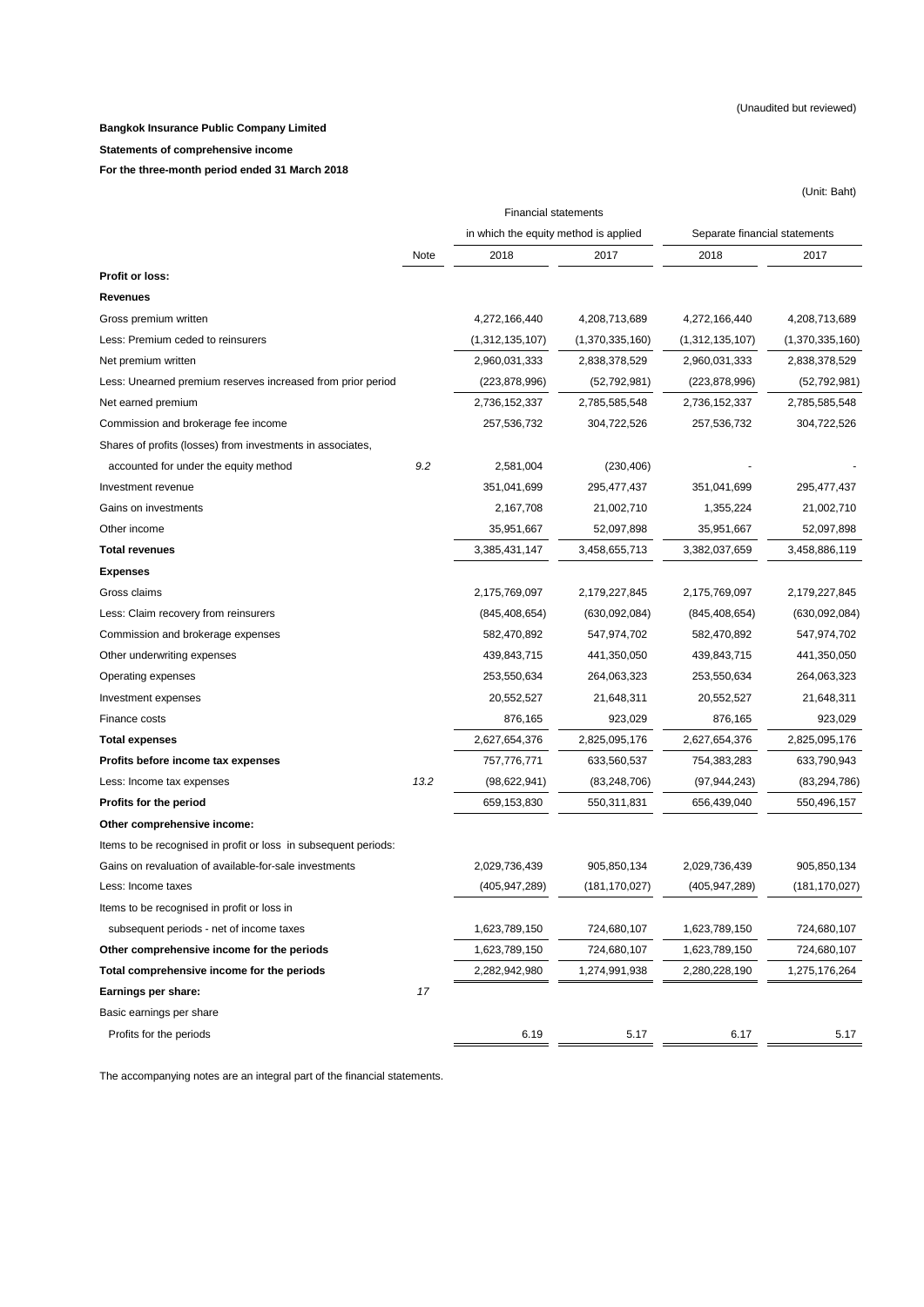(Unit: Baht)

#### **Bangkok Insurance Public Company Limited**

#### **Statements of cash flows**

**For the three-month period ended 31 March 2018** 

|                                                       | <b>Financial statements</b>           |                 |                 |                               |  |
|-------------------------------------------------------|---------------------------------------|-----------------|-----------------|-------------------------------|--|
|                                                       | in which the equity method is applied |                 |                 | Separate financial statements |  |
|                                                       | 2018                                  | 2017            | 2018            | 2017                          |  |
| Cash flows from (used in) operating activities        |                                       |                 |                 |                               |  |
| Direct premium written                                | 4,335,549,856                         | 4,309,797,374   | 4,335,549,856   | 4,309,797,374                 |  |
| Cash paid for reinsurance                             | (705, 339, 436)                       | (558,030,209)   | (705, 339, 436) | (558,030,209)                 |  |
| Interest income                                       | 75,238,943                            | 55,467,151      | 75,238,943      | 55,467,151                    |  |
| Dividend income                                       | 77,316,448                            | 48,613,049      | 77,316,448      | 48,613,049                    |  |
| Other investment revenue                              | 34,809,409                            | 43,289,267      | 34,809,409      | 43,289,267                    |  |
| Other income                                          | 1,193,032                             | 10,057,175      | 1,193,032       | 10,057,175                    |  |
| Losses incurred on direct insurance                   | (1,730,719,032)                       | (1,594,398,793) | (1,730,719,032) | (1,594,398,793)               |  |
| Commissions and brokerages on direct insurance        | (486,654,546)                         | (528, 589, 550) | (486, 654, 546) | (528, 589, 550)               |  |
| Other underwriting expenses                           | (505, 108, 268)                       | (494,497,707)   | (505, 108, 268) | (494, 497, 707)               |  |
| Operating expenses                                    | (308, 408, 694)                       | (389, 134, 183) | (308, 408, 694) | (389, 134, 183)               |  |
| Investment expenses                                   | (13,982,043)                          | (21, 648, 311)  | (13,982,043)    | (21, 648, 311)                |  |
| Income taxes                                          | (25, 891, 358)                        | (24, 074, 783)  | (25,891,358)    | (24, 074, 783)                |  |
| Investments in securities                             | (299,211,061)                         | (700, 401, 002) | (299, 211, 061) | (700,401,002)                 |  |
| Loans                                                 | (21, 073, 584)                        | (3,693,835)     | (21,073,584)    | (3,693,835)                   |  |
| Deposits at financial institutions                    | (486,372,210)                         | (55,887,584)    | (486,372,210)   | (55, 887, 584)                |  |
| Net cash (used in) operating activities               | (58, 652, 544)                        | 96,868,059      | (58, 652, 544)  | 96,868,059                    |  |
| Cash flows from (used in) investing activities        |                                       |                 |                 |                               |  |
| Cash flows from                                       |                                       |                 |                 |                               |  |
| Premises and equipment                                | 49,897                                | 6,035,215       | 49,897          | 6,035,215                     |  |
| Cash from investing activities                        | 49,897                                | 6,035,215       | 49,897          | 6,035,215                     |  |
| Cash flows used in                                    |                                       |                 |                 |                               |  |
| Premises and equipment                                | (9,948,220)                           | (47, 411, 960)  | (9,948,220)     | (47, 411, 960)                |  |
| Intangible assets                                     | (5,501,143)                           | (15, 379, 697)  | (5,501,143)     | (15, 379, 697)                |  |
| Cash used in investing activities                     | (15, 449, 363)                        | (62, 791, 657)  | (15, 449, 363)  | (62, 791, 657)                |  |
| Net cash used in investing activities                 | (15, 399, 466)                        | (56, 756, 442)  | (15,399,466)    | (56, 756, 442)                |  |
| Net increase (decrease) in cash and cash equivalents  | (74, 052, 010)                        | 40,111,617      | (74,052,010)    | 40,111,617                    |  |
| Cash and cash equivalents at beginning of the periods | 399,583,620                           | 412,484,321     | 399,583,620     | 412,484,321                   |  |

**Cash and cash equivalents at end of the periods** 325,531,610 452,595,938 325,531,610 452,595,938

The accompanying notes are an integral part of the financial statements.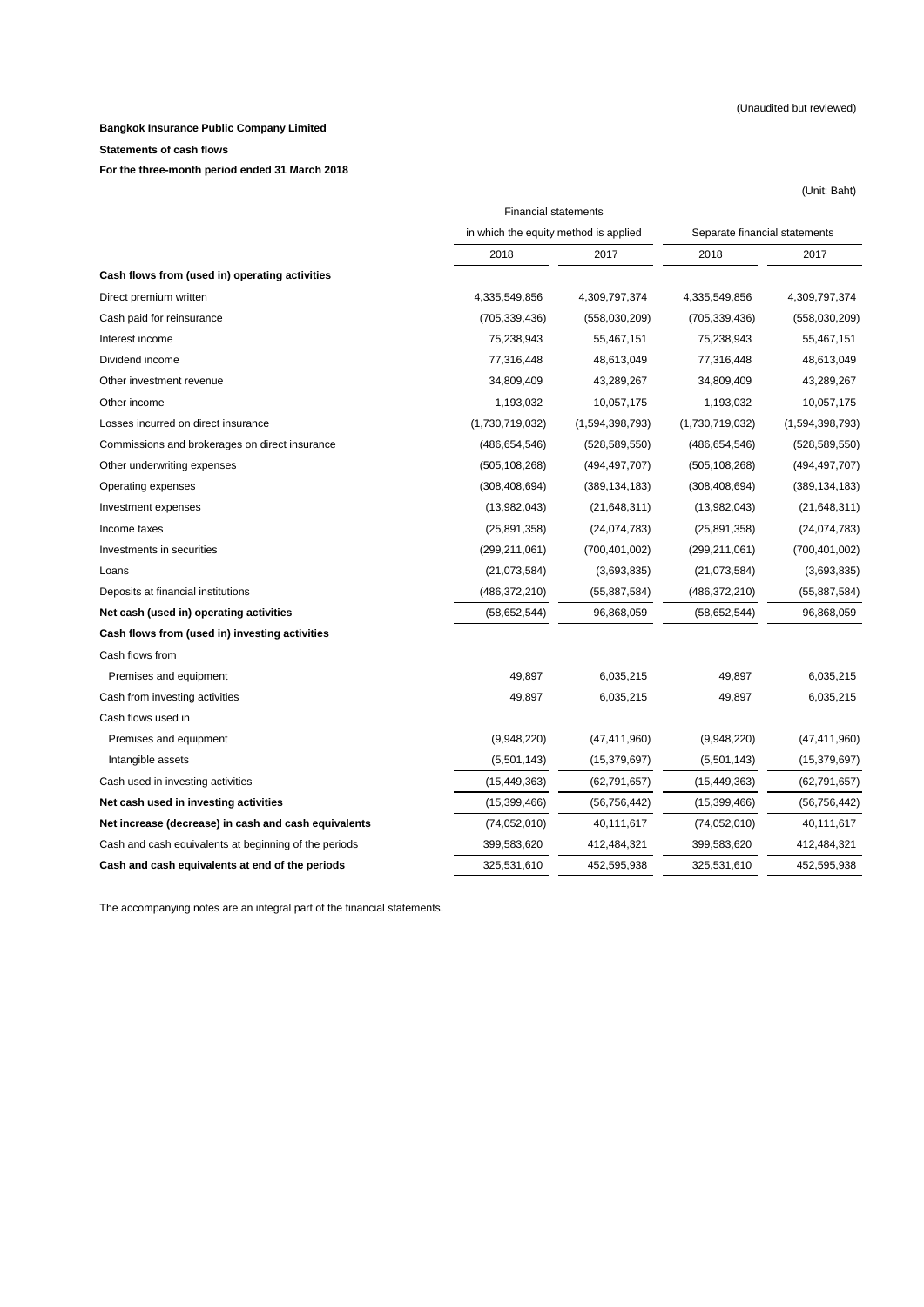**Bangkok Insurance Public Company Limited**

#### **Statements of changes in owners' equity**

**For the three-month period ended 31 March 2018** 

(Unit: Baht)

|                                           |               |               |                          |                   |                | Other component of equity  |                   |
|-------------------------------------------|---------------|---------------|--------------------------|-------------------|----------------|----------------------------|-------------------|
|                                           |               |               |                          |                   |                | <b>Revaluation surplus</b> |                   |
|                                           | Issued and    |               |                          | Retained earnings |                | on available-for-sale      |                   |
|                                           | paid-up       |               | Appropriated             |                   |                | investments - net          |                   |
|                                           | share capital | Share premium | Statutory reserve        | Other reserve     | Unappropriated | of income taxes            | Total             |
| Balance as at 1 January 2017              | 1,064,700,000 | 1,442,500,000 | 106,470,000              | 3,100,000,000     | 5,472,711,707  | 22,067,347,169             | 33,253,728,876    |
| Profit for the period                     | ۰             |               | $\overline{\phantom{a}}$ | $\blacksquare$    | 550,311,831    | $\overline{\phantom{a}}$   | 550,311,831       |
| Other comprehensive income for the period | ٠             |               | $\overline{\phantom{a}}$ |                   | $\blacksquare$ | 724,680,107                | 724,680,107       |
| Balance as at 31 March 2017               | 1,064,700,000 | 1,442,500,000 | 106,470,000              | 3,100,000,000     | 6,023,023,538  | 22,792,027,276             | 34,528,720,814    |
|                                           |               |               |                          |                   |                |                            |                   |
| Balance as at 1 January 2018              | 1,064,700,000 | 1,442,500,000 | 106,470,000              | 3,100,000,000     | 6,381,856,699  | 23,049,915,246             | 35, 145, 441, 945 |
| Profit for the period                     |               |               |                          |                   | 659,153,830    | -                          | 659,153,830       |
| Other comprehensive income for the period | -             |               |                          |                   | $\sim$         | 1,623,789,150              | 1,623,789,150     |
| Balance as at 31 March 2018               | 1,064,700,000 | 1,442,500,000 | 106,470,000              | 3,100,000,000     | 7,041,010,529  | 24,673,704,396             | 37,428,384,925    |

Financial statements in which the equity method is applied

The accompanying notes are an integral part of the financial statements.

(Unaudited but reviewed)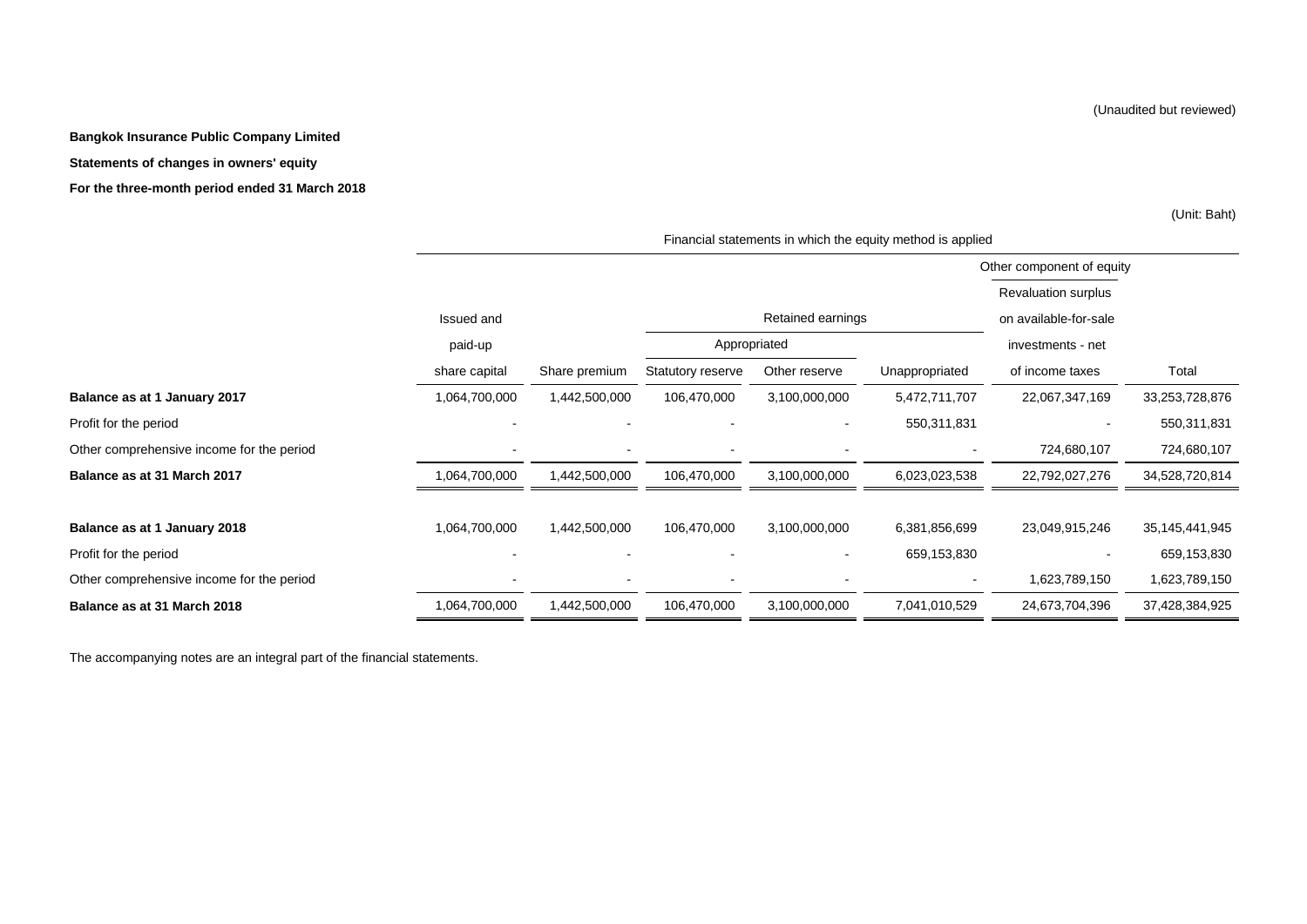(Unaudited but reviewed)

**Bangkok Insurance Public Company Limited**

#### **Statements of changes in owners' equity (continued)**

#### **For the three-month period ended 31 March 2018**

(Unit: Baht)

|                                           | Separate financial statements |                              |                   |                   |                |                            |                |  |
|-------------------------------------------|-------------------------------|------------------------------|-------------------|-------------------|----------------|----------------------------|----------------|--|
|                                           |                               |                              |                   |                   |                | Other component of equity  |                |  |
|                                           |                               |                              |                   |                   |                | <b>Revaluation surplus</b> |                |  |
|                                           | Issued and                    |                              |                   | Retained earnings |                | on available-for-sale      |                |  |
|                                           | paid-up                       |                              | Appropriated      |                   |                | investments - net          |                |  |
|                                           | share capital                 | Share premium                | Statutory reserve | Other reserve     | Unappropriated | of income taxes            | Total          |  |
| Balance as at 1 January 2017              | 1,064,700,000                 | 1,442,500,000                | 106,470,000       | 3,100,000,000     | 5,414,328,991  | 22,067,347,169             | 33,195,346,160 |  |
| Profit for the period                     |                               | $\blacksquare$               | $\blacksquare$    |                   | 550,496,157    |                            | 550,496,157    |  |
| Other comprehensive income for the period |                               | $\qquad \qquad \blacksquare$ |                   |                   |                | 724,680,107                | 724,680,107    |  |
| Balance as at 31 March 2017               | 1,064,700,000                 | 1,442,500,000                | 106,470,000       | 3,100,000,000     | 5,964,825,148  | 22,792,027,276             | 34,470,522,424 |  |
| Balance as at 1 January 2018              | 1,064,700,000                 | 1,442,500,000                | 106,470,000       | 3,100,000,000     | 6,317,424,225  | 23,049,915,246             | 35,081,009,471 |  |
| Profit for the period                     |                               |                              |                   |                   | 656,439,040    |                            | 656,439,040    |  |
| Other comprehensive income for the period |                               |                              |                   |                   |                | 1,623,789,150              | 1,623,789,150  |  |
| Balance as at 31 March 2018               | 1,064,700,000                 | 1,442,500,000                | 106,470,000       | 3,100,000,000     | 6,973,863,265  | 24,673,704,396             | 37,361,237,661 |  |

The accompanying notes are an integral part of the financial statements.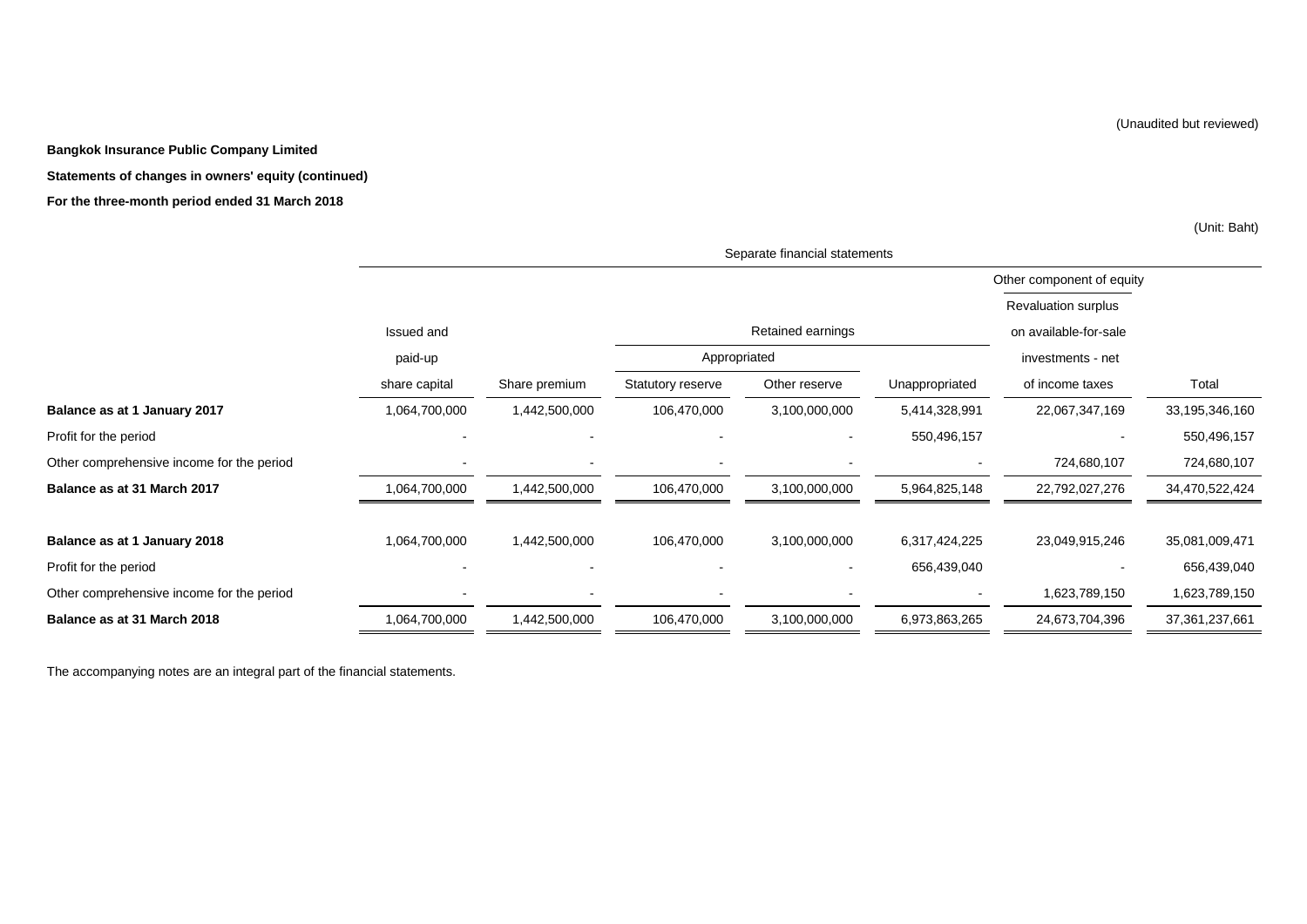# **Bangkok Insurance Public Company Limited Notes to interim financial statements For the three month periods ended 31 March 2018**

### **1. Corporate information**

Bangkok Insurance Public Company Limited ("the Company") is a public company incorporated and domiciled in Thailand, and listed on the Stock Exchange of Thailand. The Company's major shareholder is Bangkok Bank Pubic Company Limited whereby as at 31 March 2018 and 31 December 2017, such major shareholder held 9.97% of the issued and paid-up ordinary shares of the Company. The Company is principally engaged in the provision of non-life insurance. The Company's registered office is located at No. 25, Bangkok Insurance Building, South Sathon Road, Tung Ma Ha Mek, Sathon, Bangkok.

### **2. Basis for preparation of interim financial statements**

These interim financial statements are prepared in accordance with Thai Accounting Standard No. 34: Interim Financial Reporting, and in accordance with the format of financial statements specified in the Notification of the Office of Insurance Commission ("OIC") regarding criteria, procedures, terms and conditions for preparation and submission of financial statements and operating performance reports of non-life insurance companies dated 4 March 2016 whereby the Company choose to present condensed interim financial statements. However, the Company presented each line item in the statements of financial position, comprehensive income, changes in owners' equity and cash flows in the same full format as that used in its annual financial statements.

These interim financial statements are intended to provide information additional to that included in the latest annual financial statements. Accordingly, they focus on new activities, events and circumstances so as not to duplicate information previously reported. These interim financial statements should therefore be read in conjunction with the latest annual financial statements.

The interim financial statements in Thai language are the official statutory financial statements of the Company. The interim financial statements in English language have been translated from such financial statements in Thai language.

# **2.1 The financial statements in which the equity method is applied**

The Company has prepared the financial statements, in which equity method is applied, which have presented investments in associates under the equity method.

### **2.2 Separate financial statements**

The Company has prepared its separate financial statements, which have presented investments in associates under the cost method.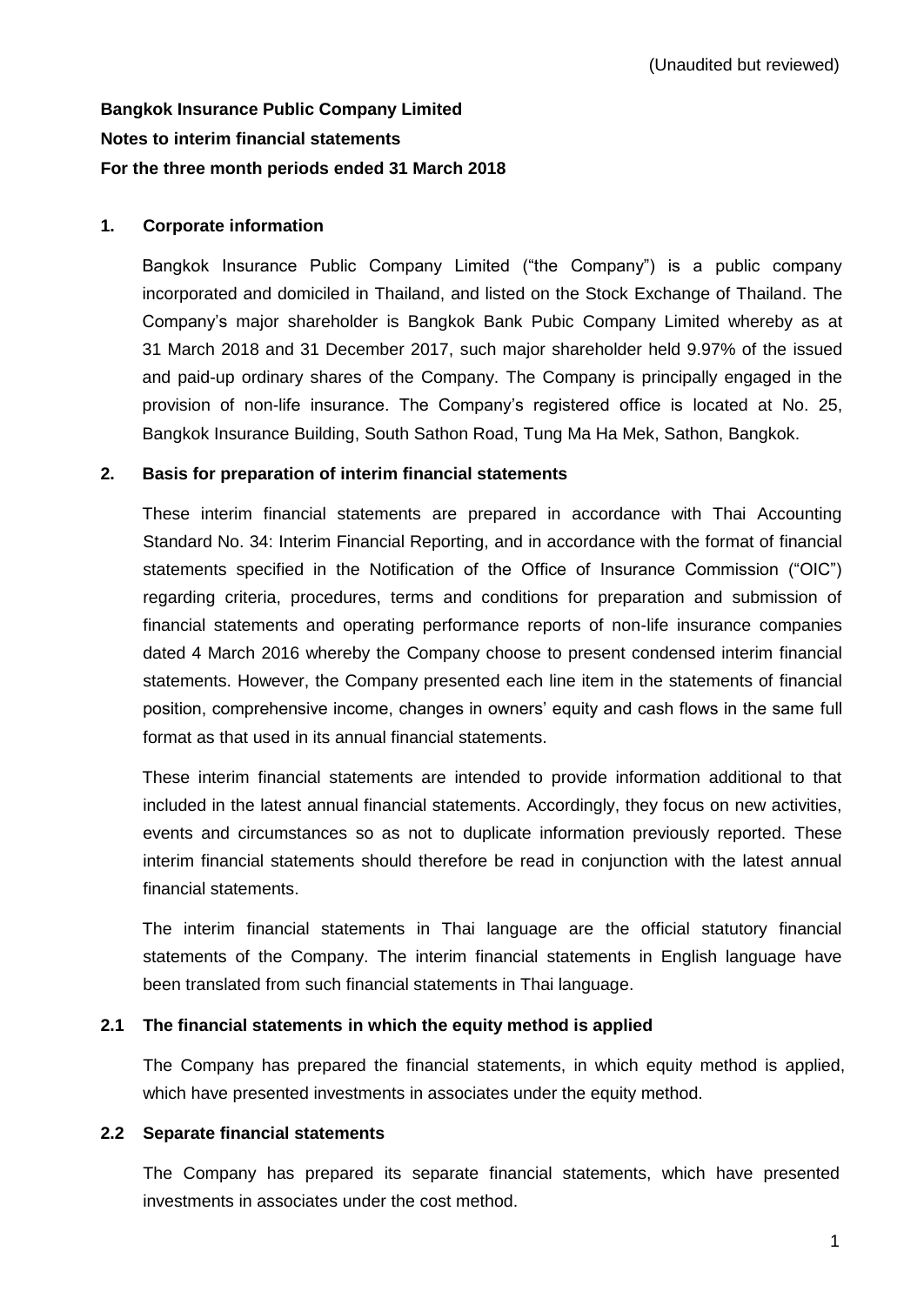### **2.3 Revised and new financial reporting standards**

### **(a) Financial reporting standards that became effective in the current year**

During the period, the Company has adopted the revised financial reporting standards and interpretations (revised 2016) which are effective for fiscal years beginning on or after 1 January 2018. These financial reporting standards were aimed at alignment with the corresponding International Financial Reporting Standards with most of the changes and clarifications directed towards disclosures in the notes to financial statements. The adoption of these financial reporting standards does not have any significant impact on the Company's financial statements.

### **(b) Financial reporting standard that will become effective in the future**

During the period, the Federation of Accounting Professions issued the financial reporting standard TFRS 15 Revenue from Contracts with Customers, which is effective for fiscal years beginning on or after 1 January 2019. Key principles of this standard are summarised below.

### **TFRS 15 Revenue from Contracts with Customers**

TFRS 15 supersedes TAS 11 Construction Contracts, TAS 18 Revenue and related Interpretations. An entity shall apply this standard to all contracts with customers unless those contracts are in the scope of other standards. The standard establishes a fivestep model to account for revenue arising from contracts with customers. Revenue is recognised at an amount that reflects the consideration to which an entity expects to be entitled in exchange for transferring goods or series to a customer. The standard requires entities to exercise judgement, taking into consideration all of the relevant facts and circumstances when applying each step of the model.

At present, the management of the Company is evaluating the impact of this standard to the financial statements in the year when it is adopted.

# **2.4 Significant accounting policies**

The interim financial statements are prepared using the same accounting policies and methods of computation as those were used for the financial statements for the year ended 31 December 2017.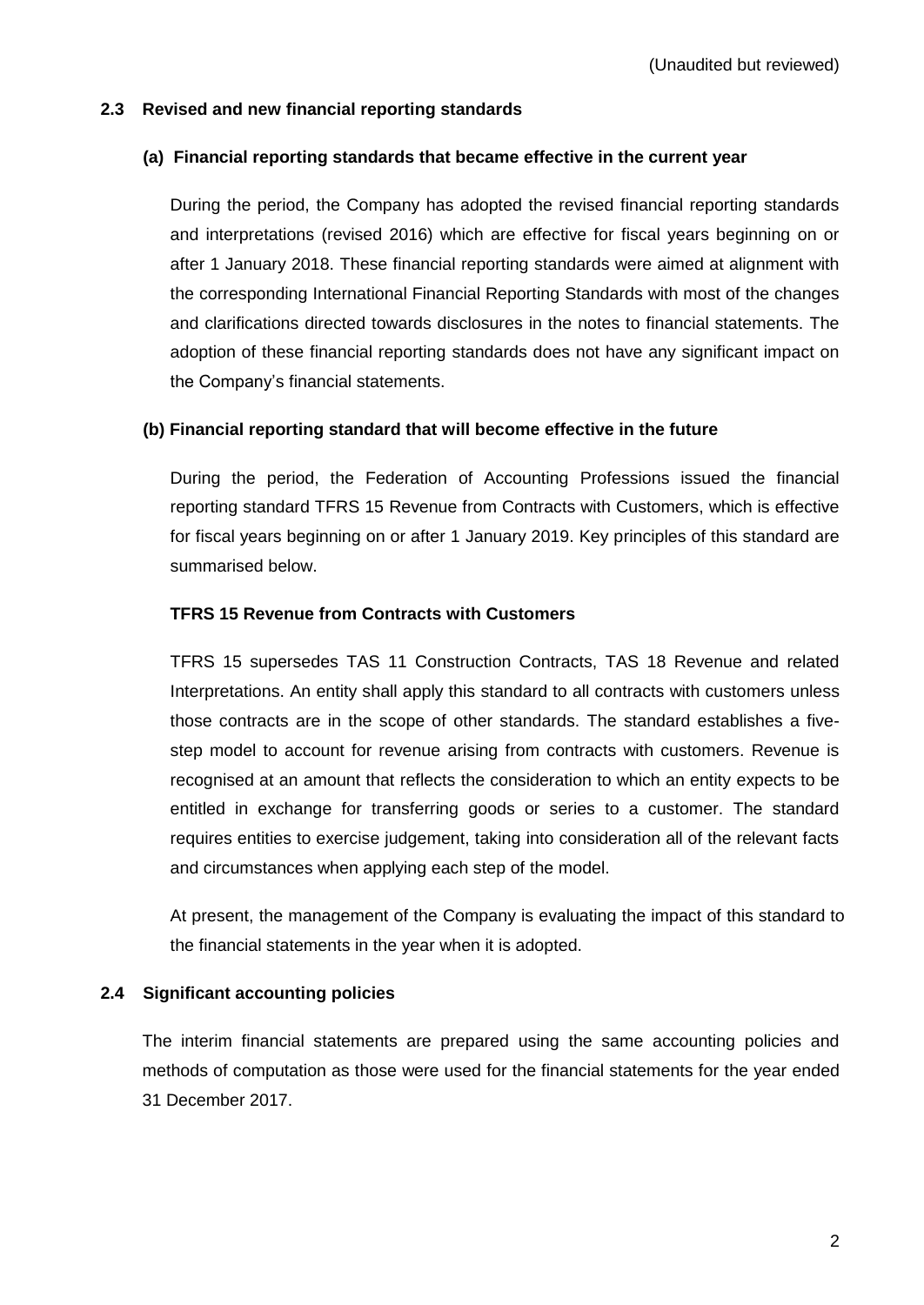(Unit: Baht)

### **3. Cash and cash equivalents**

|                                               |                                   | Financial statements in which    |  |  |  |
|-----------------------------------------------|-----------------------------------|----------------------------------|--|--|--|
|                                               |                                   | the equity method is applied and |  |  |  |
|                                               |                                   | Separate financial statements    |  |  |  |
|                                               | 31 March 2018<br>31 December 2017 |                                  |  |  |  |
| Cash on hand                                  | 2,561,518                         | 2,579,000                        |  |  |  |
| Deposits at banks with no fixed maturity date | 152,970,092                       | 127,004,620                      |  |  |  |
| Deposits at banks with fixed maturity date    | 170,000,000                       | 270,000,000                      |  |  |  |
| Total cash and cash equivalents               | 325,531,610                       | 399,583,620                      |  |  |  |

As at 31 March 2018 and 31 December 2017, saving deposits and fixed deposits carried interests at the rates between 0.38 and 1.35 percent per annum.

### **4. Premium receivables**

As at 31 March 2018 and 31 December 2017, the balances of premium receivables from direct insurance were classified by aging from the maturity date under the stipulated law of the premium collection as follows:

|                                       | (Unit: Baht)                     |                  |  |  |
|---------------------------------------|----------------------------------|------------------|--|--|
|                                       | Financial statements in which    |                  |  |  |
|                                       | the equity method is applied and |                  |  |  |
|                                       | Separate financial statements    |                  |  |  |
|                                       | 31 March 2018                    | 31 December 2017 |  |  |
| Not yet due                           | 1,483,137,436                    | 1,837,930,662    |  |  |
| Overdue not longer than 30 days       | 236,524,388                      | 201,204,808      |  |  |
| Overdue 31 days to 60 days            | 219,631,586                      | 95,178,596       |  |  |
| Overdue 61 days to 90 days            | 56,740,109                       | 59,087,727       |  |  |
| Overdue 91 days to 1 year             | 128,166,543                      | 207,644,298      |  |  |
| Overdue longer than 1 year            | 21,678,132                       | 22,411,427       |  |  |
| Total                                 | 2,145,878,194                    | 2,423,457,518    |  |  |
| Less: Allowance for doubtful accounts | (21, 678, 132)                   | (22, 411, 427)   |  |  |
| Premium receivables - net             | 2,124,200,062                    | 2,401,046,091    |  |  |

For premium receivables due from agents and brokers, the Company has stipulated the collection guidelines in accordance with the Premium Collection Law whereby the Company has taken legal proceedings with agents and brokers on a case by case basis for overdue premiums.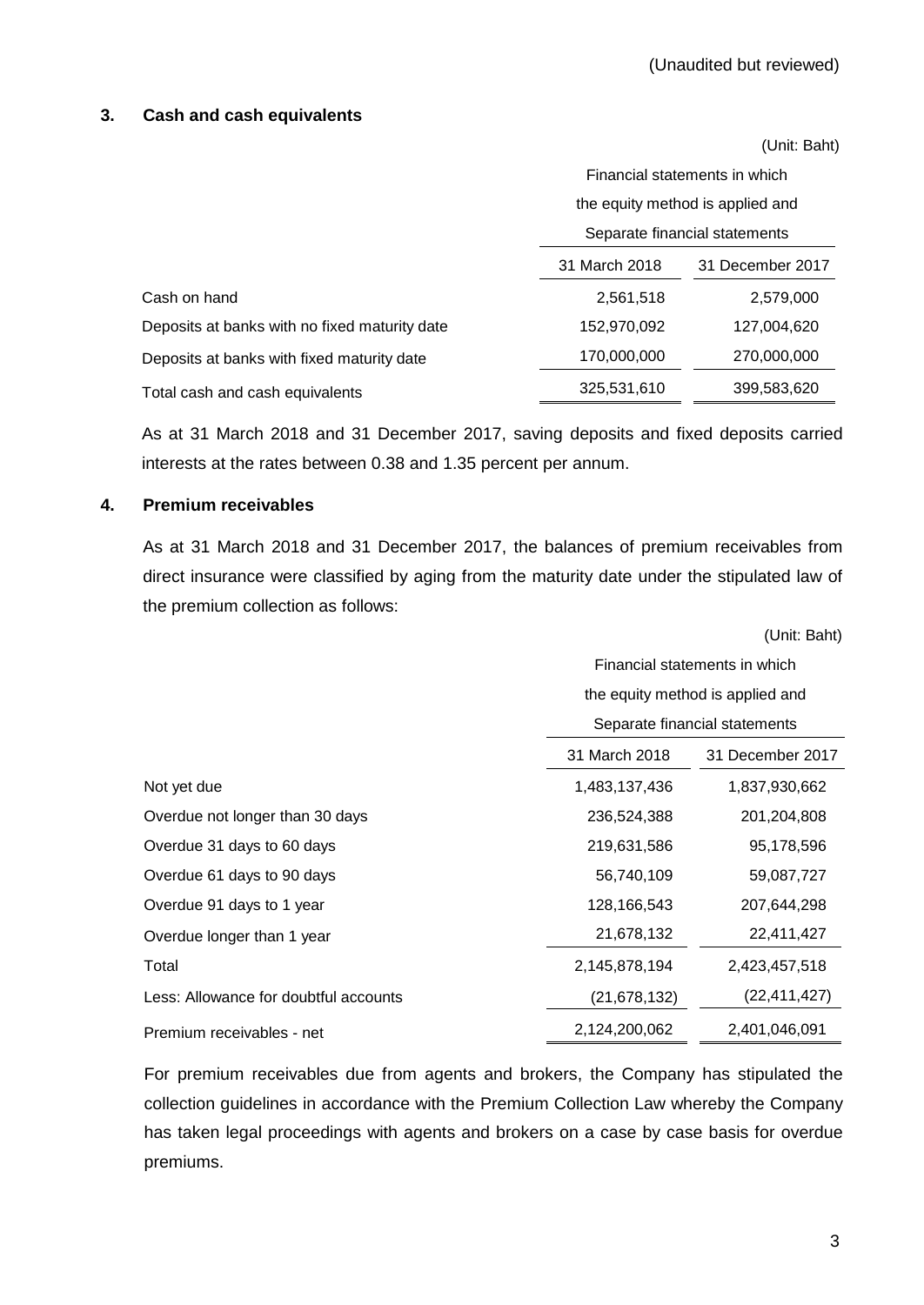#### **5. Reinsurance assets**

|                                               |               | (Unit: Baht)                     |  |  |  |
|-----------------------------------------------|---------------|----------------------------------|--|--|--|
|                                               |               | Financial statements in which    |  |  |  |
|                                               |               | the equity method is applied and |  |  |  |
|                                               |               | Separate financial statements    |  |  |  |
|                                               | 31 March 2018 | 31 December 2017                 |  |  |  |
| Insurance reserves refundable from reinsurers |               |                                  |  |  |  |
| Loss reserves                                 | 3,702,119,764 | 3,345,545,432                    |  |  |  |
| Unearned premium reserves                     | 2,226,605,035 | 2,148,429,161                    |  |  |  |
| Total                                         | 5,928,724,799 | 5,493,974,593                    |  |  |  |
| Less: Allowance for impairment                | (6,572,616)   | (6,578,668)                      |  |  |  |
| Reinsurance assets - net                      | 5,922,152,183 | 5,487,395,925                    |  |  |  |

As at 31 March 2018 and 31 December 2017, Insurance reserves refundable from reinsurers included insurance reserves refundable from reinsurers due to flood situation in 2011 amounting to Baht 30.6 million and Baht 31.5 million, respectively.

### **6. Reinsurance receivables**

(Unit: Baht)

|                                            | Financial statements in which     |              |  |  |
|--------------------------------------------|-----------------------------------|--------------|--|--|
|                                            | the equity method is applied and  |              |  |  |
|                                            | Separate financial statements     |              |  |  |
|                                            | 31 March 2018<br>31 December 2017 |              |  |  |
| Amounts deposited on reinsurance           | 36,858,248                        | 37,091,956   |  |  |
| Amounts due from reinsurers                | 249,362,606                       | 239,405,655  |  |  |
| Total                                      | 286,220,854                       | 276,497,611  |  |  |
| Less: Allowance for doubtful accounts      | (36,455,668)                      | (37,295,573) |  |  |
| Receivables on reinsurance contracts - net | 249,765,186                       | 239,202,038  |  |  |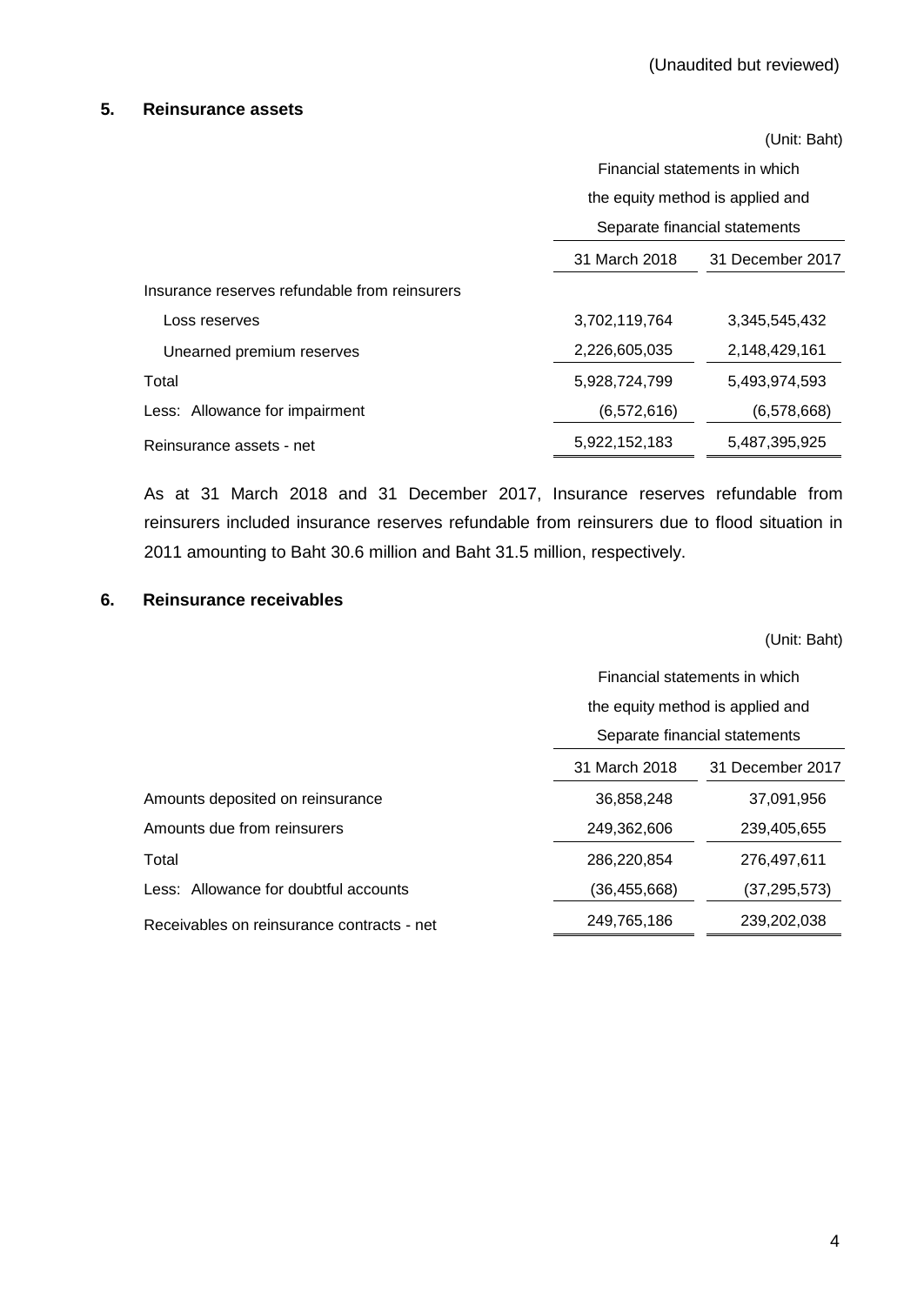# **7. Investments in securities**

# **7.1 Classified by type of investment**

(Unit: Baht)

Financial statements in which the equity method is applied

|                                      | and Separate financial statements |                |                |                  |  |  |
|--------------------------------------|-----------------------------------|----------------|----------------|------------------|--|--|
|                                      |                                   | 31 March 2018  |                | 31 December 2017 |  |  |
|                                      | Cost/                             |                | Cost/          |                  |  |  |
|                                      | Amortised cost                    | Fair value     | Amortised cost | Fair value       |  |  |
| Available-for-sale investments       |                                   |                |                |                  |  |  |
| Government and state enterprise      |                                   |                |                |                  |  |  |
| securities                           | 1,984,094,028                     | 1,993,745,111  | 1,954,375,379  | 1,964,880,052    |  |  |
| Private sector debt securities       | 1,394,775,722                     | 1,419,772,797  | 1,313,390,745  | 1,337,918,329    |  |  |
| <b>Equity securities</b>             | 7,165,350,397                     | 37,972,832,735 | 6,977,967,772  | 35,755,329,572   |  |  |
| Total                                | 10,544,220,147                    | 41,386,350,643 | 10,245,733,896 | 39,058,127,953   |  |  |
| Add: Unrealised gains                | 30,842,130,496                    |                | 28,812,394,057 |                  |  |  |
| Total available-for-sale investments | 41,386,350,643                    | 41,386,350,643 | 39,058,127,953 | 39,058,127,953   |  |  |
| <b>Held-to-maturity investments</b>  |                                   |                |                |                  |  |  |
| Deposits at financial institutions   |                                   |                |                |                  |  |  |
| which matured over 3 months          | 8,537,948,074                     |                | 8,051,575,864  |                  |  |  |
| Total held-to-maturity investments   | 8,537,948,074                     |                | 8,051,575,864  |                  |  |  |
| <b>General investments</b>           |                                   |                |                |                  |  |  |
| Domestic equity securities           | 603,435,058                       |                | 603,435,058    |                  |  |  |
| Foreign equity securities            | 201,689,384                       |                | 201,689,384    |                  |  |  |
| Total                                | 805,124,442                       |                | 805,124,442    |                  |  |  |
| Less: Allowance for impairment       | (95, 203, 760)                    |                | (95, 203, 760) |                  |  |  |
| General investments - net            | 709,920,682                       |                | 709,920,682    |                  |  |  |
| Investment in securities - net       | 50,634,219,399                    |                | 47,819,624,499 |                  |  |  |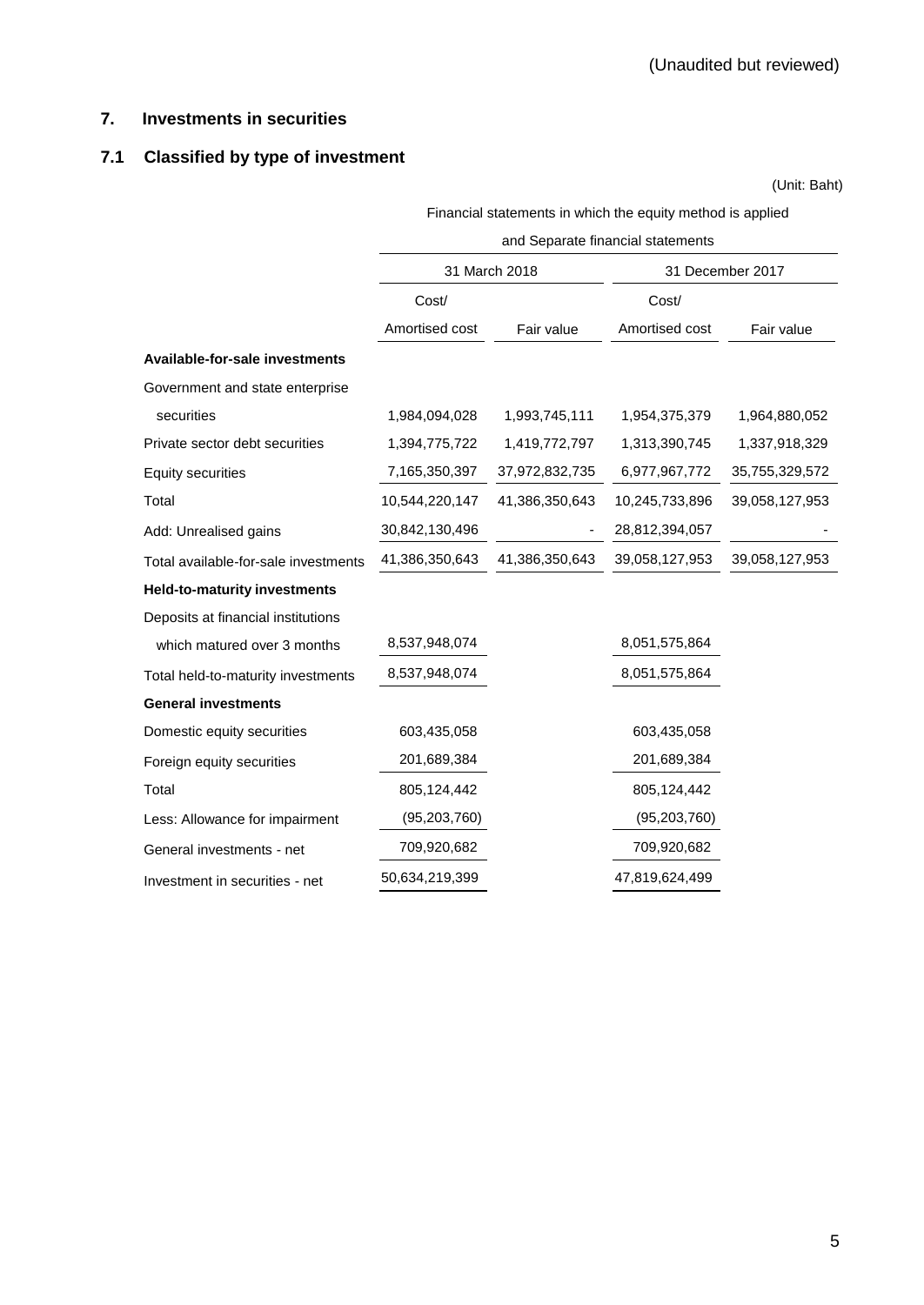#### **7.2 Revaluation surplus on available-for-sale investments**

|                                                                  |                                  | (Unit: Baht)                  |  |
|------------------------------------------------------------------|----------------------------------|-------------------------------|--|
|                                                                  | Financial statements in which    |                               |  |
|                                                                  | the equity method is applied and |                               |  |
|                                                                  |                                  | Separate financial statements |  |
|                                                                  | For the three-month              |                               |  |
|                                                                  | period ended                     | For the year ended            |  |
|                                                                  | 31 March 2018                    | 31 December 2017              |  |
| Revaluation surplus on available-for-sale                        |                                  |                               |  |
| investments - beginning of the periods                           | 28,812,394,057                   | 27,584,183,961                |  |
| Gains on revaluation during the periods                          | 2,028,079,392                    | 1,317,176,684                 |  |
| (Gains) losses on sales of available-for-sale investments during |                                  |                               |  |
| the periods transferred to be recognised in profit or loss       | 1,657,047                        | (88,966,588)                  |  |
| Revaluation surplus on available-for-sale investments - end      |                                  |                               |  |
| of the periods                                                   | 30,842,130,496                   | 28,812,394,057                |  |
| Less: Income taxes                                               | (6, 168, 426, 100)               | (5,762,478,811)               |  |
| Revaluation surplus on available-for-sale investments - net      |                                  |                               |  |
| of income taxes                                                  | 24,673,704,396                   | 23,049,915,246                |  |

#### **7.3 Investments subject to restriction**

As at 31 March 2018 and 31 December 2017, the Company placed certain investments as a security with the Registrar and placed with the bank to secure bank overdraft facilities and others as required in the normal course of business of the Company as described in Note 19 to the interim financial statements.

#### **8. Loans and interest receivables**

As at 31 March 2018 and 31 December 2017, the balances of loans and interest receivables, classified by overdue years, were as follows:

(Unit: Baht)

| Financial statements in which the equity method is applied and Separate financial statements |                 |                          |             |               |               |                           |               |
|----------------------------------------------------------------------------------------------|-----------------|--------------------------|-------------|---------------|---------------|---------------------------|---------------|
|                                                                                              |                 |                          |             | 31 March 2018 |               |                           |               |
|                                                                                              | Mortgaged loans |                          | Other Ioans |               | Total         |                           |               |
|                                                                                              |                 | Accrued                  |             | Accrued       |               | Accrued                   |               |
| Overdue years                                                                                | Principal       | interest                 | Principal   | interest      | Principal     | $interest$ <sup>(1)</sup> | Total         |
| Not yet due                                                                                  | 1,183,304,824   | 857,282                  | 5,980,093   |               | 1,189,284,917 | 857,282                   | 1,190,142,199 |
| Overdue                                                                                      |                 |                          |             |               |               |                           |               |
| Less than 3 months                                                                           | 37,617,651      | 326,453                  |             | ۰             | 37,617,651    | 326,453                   | 37,944,104    |
| Longer than 12 months                                                                        | 153,479,189     | $\overline{\phantom{a}}$ |             |               | 153,479,189   |                           | 153,479,189   |
| Total                                                                                        | 1,374,401,664   | 1,183,735                | 5,980,093   |               | 1,380,381,757 | 1,183,735                 | 1,381,565,492 |
| Less: Allowance for doubtful                                                                 |                 |                          |             |               |               |                           |               |
| account                                                                                      | (304, 154)      | $\overline{\phantom{a}}$ | ٠           |               | (304, 154)    |                           | (304, 154)    |
| Loans and interest<br>receivables - net                                                      | 1,374,097,510   | 1,183,735                | 5,980,093   | ٠.            | 1,380,077,603 | 1,183,735                 | 1,381,261,338 |

(1) Shown as a part of "accrued investment income" in the statements of financial position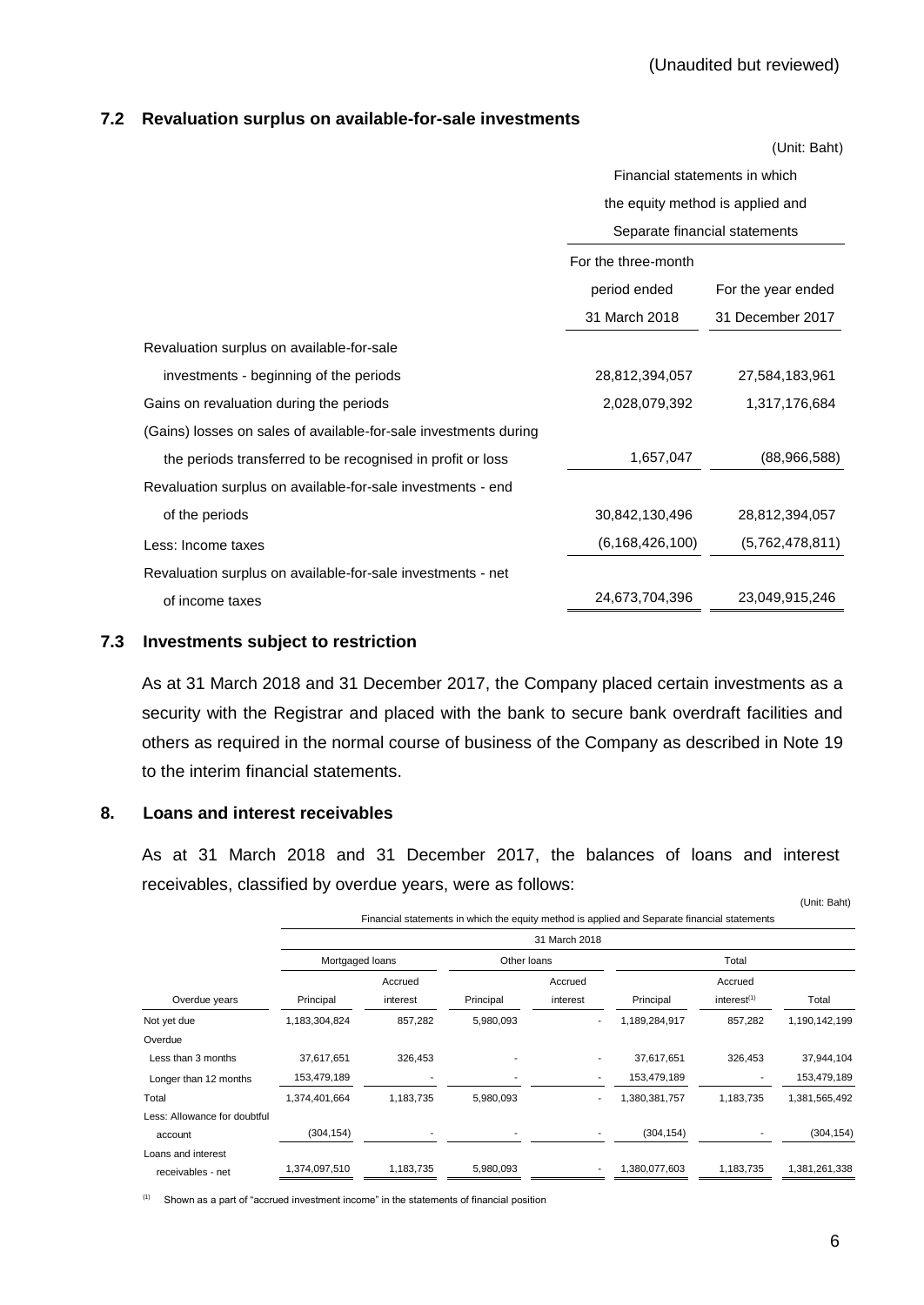# (Unaudited but reviewed)

(Unit: Baht)

| Financial statements in which the equity method is applied and Separate financial statements |                 |           |             |                  |               |                         |               |
|----------------------------------------------------------------------------------------------|-----------------|-----------|-------------|------------------|---------------|-------------------------|---------------|
|                                                                                              |                 |           |             | 31 December 2017 |               |                         |               |
|                                                                                              | Mortgaged loans |           | Other loans |                  | Total         |                         |               |
|                                                                                              |                 | Accrued   |             | Accrued          |               | Accrued                 |               |
| Overdue years                                                                                | Principal       | interest  | Principal   | interest         | Principal     | interest <sup>(1)</sup> | Total         |
| Not yet due                                                                                  | 1,169,395,263   | 925.744   | 6,233,720   |                  | 1,175,628,983 | 925.744                 | 1,176,554,727 |
| Overdue                                                                                      |                 |           |             |                  |               |                         |               |
| Less than 3 months                                                                           | 30,200,000      | 147,484   |             |                  | 30,200,000    | 147.484                 | 30,347,484    |
| Longer than 12 months                                                                        | 153,479,189     |           |             | ۰.               | 153,479,189   |                         | 153,479,189   |
| Loans and interest                                                                           |                 |           |             |                  |               |                         |               |
| receivables                                                                                  | 1,353,074,452   | 1.073.228 | 6.233.720   |                  | 1.359.308.172 | 1.073.228               | 1.360.381.400 |

Final statements in which the equity method is applied and Separate financial statements financial statements

(1) Shown as a part of "accrued investment income" in the statements of financial position

Credit limits granted to each employee under the Company's employee welfare plan are not exceeding 30 times of employee's salary and Baht 1,000,000 for personal guarantee loans with interest being charged at the rate of 3.0% per annum, and not exceeding 60 times of employee's salary and Baht 5,000,000 for mortgaged loans with interest being charged at the rate of 2.5% per annum.

As at 31 March 2018 and 31 December 2017, the balances of employee loans were Baht 60.4 million and Baht 53.9 million, respectively.

#### **9. Investments in associates**

### **9.1 Details of associates**

|                                |                    |               | Paid-up share capital as at       |             | Shareholding |              |
|--------------------------------|--------------------|---------------|-----------------------------------|-------------|--------------|--------------|
|                                |                    | Country of    | 31 March                          | 31 December | 31 March     | 31 December  |
| Company's name                 | Nature of business | incorporation | 2018                              | 2017        | 2018         | 2017         |
|                                |                    |               | (USD)                             | (USD)       | $(\% )$      | (%)          |
| Asia Insurance (Cambodia) Plc. | Non-life insurance | Cambodia      | 7,000,000                         | 7,000,000   | 22.92        | 22.92        |
| Asian Insurance International  |                    |               |                                   |             |              |              |
| Holding) Limited               | Holding company    | Bermuda       | 5,740,000                         | 5,740,000   | 41.70        | 41.70        |
| Bangkok Insurance (Lao)        |                    |               |                                   |             |              |              |
| Company Limited                | Non-life insurance | Lao           | 2,000,000                         | 2,000,000   | 38.00        | 45.00        |
|                                |                    |               |                                   |             |              | (Unit: Baht) |
|                                |                    |               | Financial statements in which the |             |              |              |

| Company's name                                  | equity method is applied |                  | Separate financial statements |                  |  |
|-------------------------------------------------|--------------------------|------------------|-------------------------------|------------------|--|
|                                                 | 31 March 2018            | 31 December 2017 | 31 March 2018                 | 31 December 2017 |  |
| Asia Insurance (Cambodia) Plc.                  | 76.096.614               | 73.608.791       | 30.202.059                    | 30,202,059       |  |
| Asian Insurance International (Holding) Limited | 114.504.220              | 113.598.568      | 72.054.063                    | 72,054,063       |  |
| Bangkok Insurance (Lao) Company Limited         | 22.728.968               | 27.728.355       | 27.139.600                    | 32,139,000       |  |
| Total                                           | 213,329,802              | 214.935.714      | 129.395.722                   | 134.395.122      |  |

On 29 March 2018, the Company sold the shares of Bangkok Insurance (Lao) Company Limited which held by the Company, equivalent to 7 percent of the total shares of such company.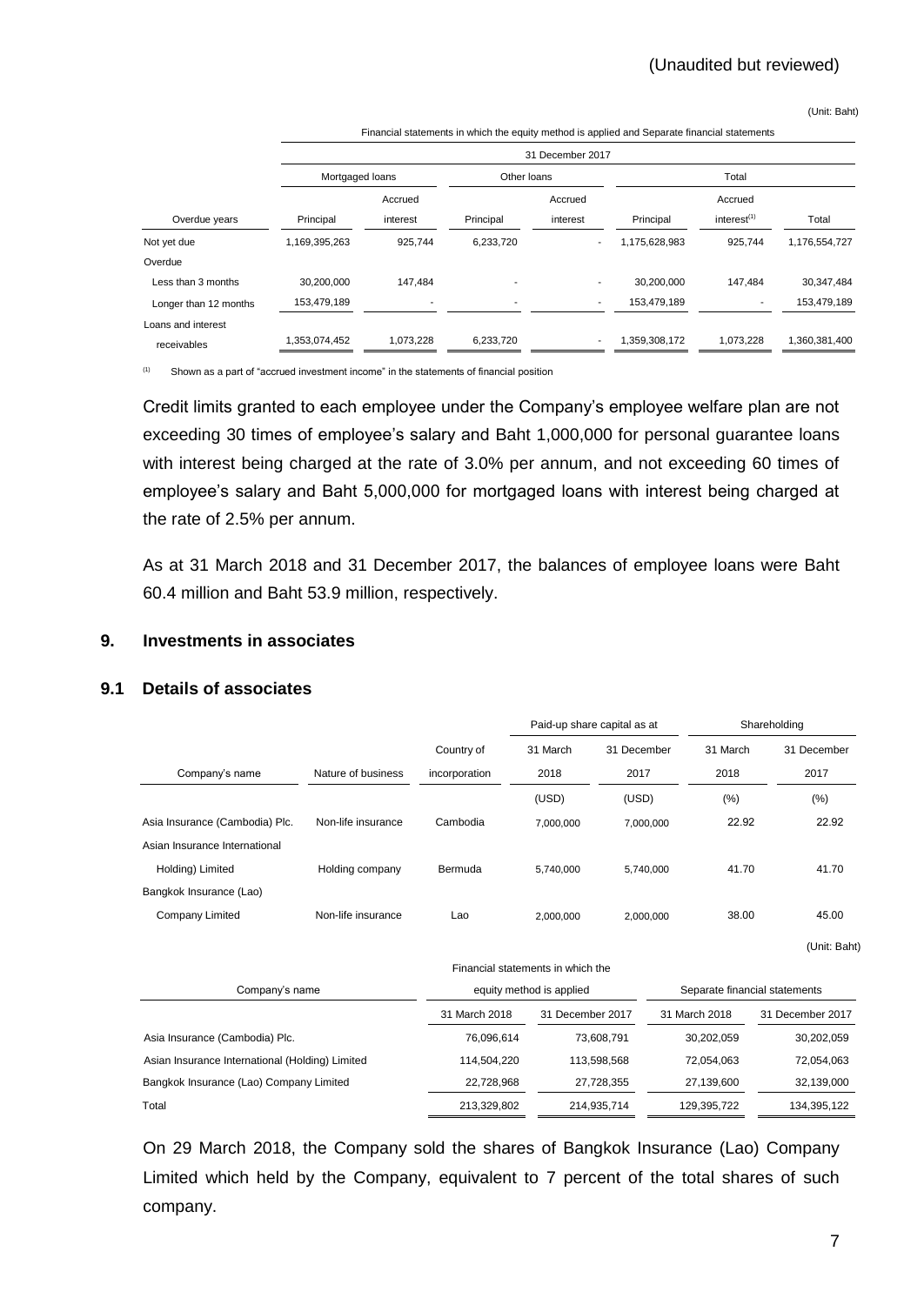(Unit: Million Baht)

### **9.2 Shares of profits (losses) and dividends income**

|                                                 |                                                                                         |             |                                                | (Unit: Baht) |
|-------------------------------------------------|-----------------------------------------------------------------------------------------|-------------|------------------------------------------------|--------------|
|                                                 | <b>Financial statements</b>                                                             |             |                                                |              |
|                                                 | in which the equity method is applied                                                   |             | Separate financial statements                  |              |
|                                                 | Share of profits (losses) from investments<br>in associates for the three-month periods |             | Dividend income<br>for the three-month periods |              |
|                                                 |                                                                                         |             |                                                |              |
| Company's name                                  | ended 31 March                                                                          |             | ended 31 March                                 |              |
|                                                 | 2018                                                                                    | 2017        | 2018                                           | 2017         |
| Asia Insurance (Cambodia) Plc.                  | 2,487,823                                                                               | 843,773     | $\blacksquare$                                 |              |
| Asian Insurance International (Holding) Limited | 905,652                                                                                 | (26, 369)   | $\blacksquare$                                 |              |
| Bangkok Insurance (Lao) Company Limited         | (812, 471)                                                                              | (1,047,810) |                                                |              |
| Total                                           | 2.581.004                                                                               | (230, 406)  |                                                |              |

### **9.3 Summarised financial information of associates**

| Profits (losses) for the<br>three-month periods ended |       |
|-------------------------------------------------------|-------|
|                                                       |       |
|                                                       |       |
| 31 March                                              |       |
| 2018                                                  | 2017  |
| 10.9                                                  | 8.7   |
|                                                       |       |
| 2.2                                                   | (0.1) |
|                                                       |       |
| (2.2)                                                 | (1.8) |
|                                                       |       |

As at 31 March 2018 and 31 December 2017, the Company recorded investment in an associate under the equity method (in the financial statements in which the equity method is applied) based on the financial information, as prepared by the associate's management, which has yet been reviewed by their external auditors.

### **10. Investment properties**

Net book value as at 1 January 2018 Depreciation charge for the period

Net book value as at 31 March 2018

| (Unit: Baht)               |
|----------------------------|
| Financial statements in    |
| which the equity method is |
| applied and Separate       |
| financial statements       |
| 169,666,034                |
| (4,248,402)                |
| 165,417,632                |
|                            |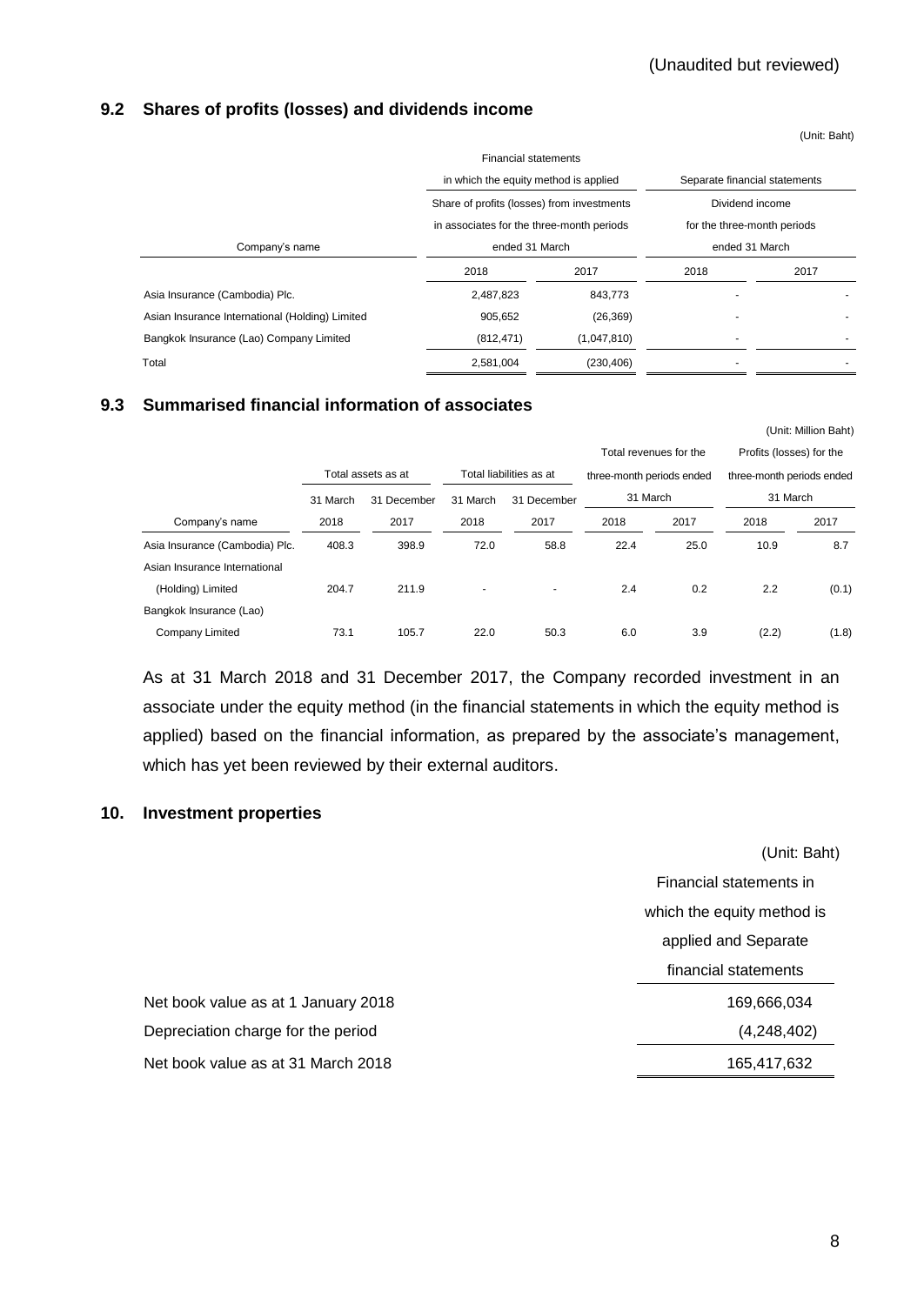The investment properties of the Company, which are offices for rent, as at 31 March 2018 and 31 December 2017, the fair values of the investment properties amounting to Baht 197.2 million and Baht 206.0 million, respectively, which were appraised by an independent valuer using the income approach. The key assumptions used in such appraisal are yield rate, inflation rate, long-term vacancy rate and long-term growth rate in rental fee, etc.

### **11. Premises and equipment**

|                                      | Financial statements in which the equity method is applied and Separate financial statements |                   |             |                |                |                 |                |  |  |
|--------------------------------------|----------------------------------------------------------------------------------------------|-------------------|-------------|----------------|----------------|-----------------|----------------|--|--|
|                                      |                                                                                              | Office furniture, |             |                |                |                 |                |  |  |
|                                      |                                                                                              |                   | Condominium | fixtures and   |                | Construction in |                |  |  |
|                                      | Land                                                                                         | <b>Buildings</b>  | unit        | equipment      | Motor vehicles | progress        | Total          |  |  |
| Net book value as at                 |                                                                                              |                   |             |                |                |                 |                |  |  |
| 1 January 2018                       | 206,132,665                                                                                  | 267,104,156       | 29,629      | 436,969,151    | 69,588,725     | 27,389,848      | 1,007,214,174  |  |  |
| Addition during the period - at cost |                                                                                              |                   | ٠           | 3,788,093      | 2,836,574      | 6,127,230       | 12,751,897     |  |  |
| Transfer in (out) during the period  |                                                                                              |                   |             |                |                |                 |                |  |  |
| - at cost                            |                                                                                              |                   | ۰           | 12,299,600     |                | (12, 299, 600)  |                |  |  |
| Disposals during the period          |                                                                                              |                   |             |                |                |                 |                |  |  |
| - at net book value                  |                                                                                              |                   |             |                | (28, 802)      |                 | (28, 802)      |  |  |
| Depreciation charge for the period   |                                                                                              | (6,558,576)       |             | (48, 227, 338) | (6,365,009)    |                 | (61, 150, 923) |  |  |
| Net book value as at                 |                                                                                              |                   |             |                |                |                 |                |  |  |
| 31 March 2018                        | 206,132,665                                                                                  | 260,545,580       | 29,629      | 404,829,506    | 66.031.488     | 21.217.478      | 958,786,346    |  |  |

### **12. Intangible assets**

(Unit: Baht)

(Unit: Baht)

Financial statements in which the equity method is

|                                      | applied and Separate financial statements |             |                |  |  |
|--------------------------------------|-------------------------------------------|-------------|----------------|--|--|
|                                      | Computer                                  |             |                |  |  |
|                                      | Computer<br>softwares under               |             |                |  |  |
|                                      | softwares                                 | development | Total          |  |  |
| Net book value as at 1 January 2018  | 222,939,164                               | 3,640,011   | 226,579,175    |  |  |
| Addition during the period - at cost | 3,400,000                                 |             | 3,400,000      |  |  |
| Amortisation for the period          | (18,369,901)                              |             | (18, 369, 901) |  |  |
| Net book value as at 31 March 2018   | 207,969,263                               | 3,640,011   | 211,609,274    |  |  |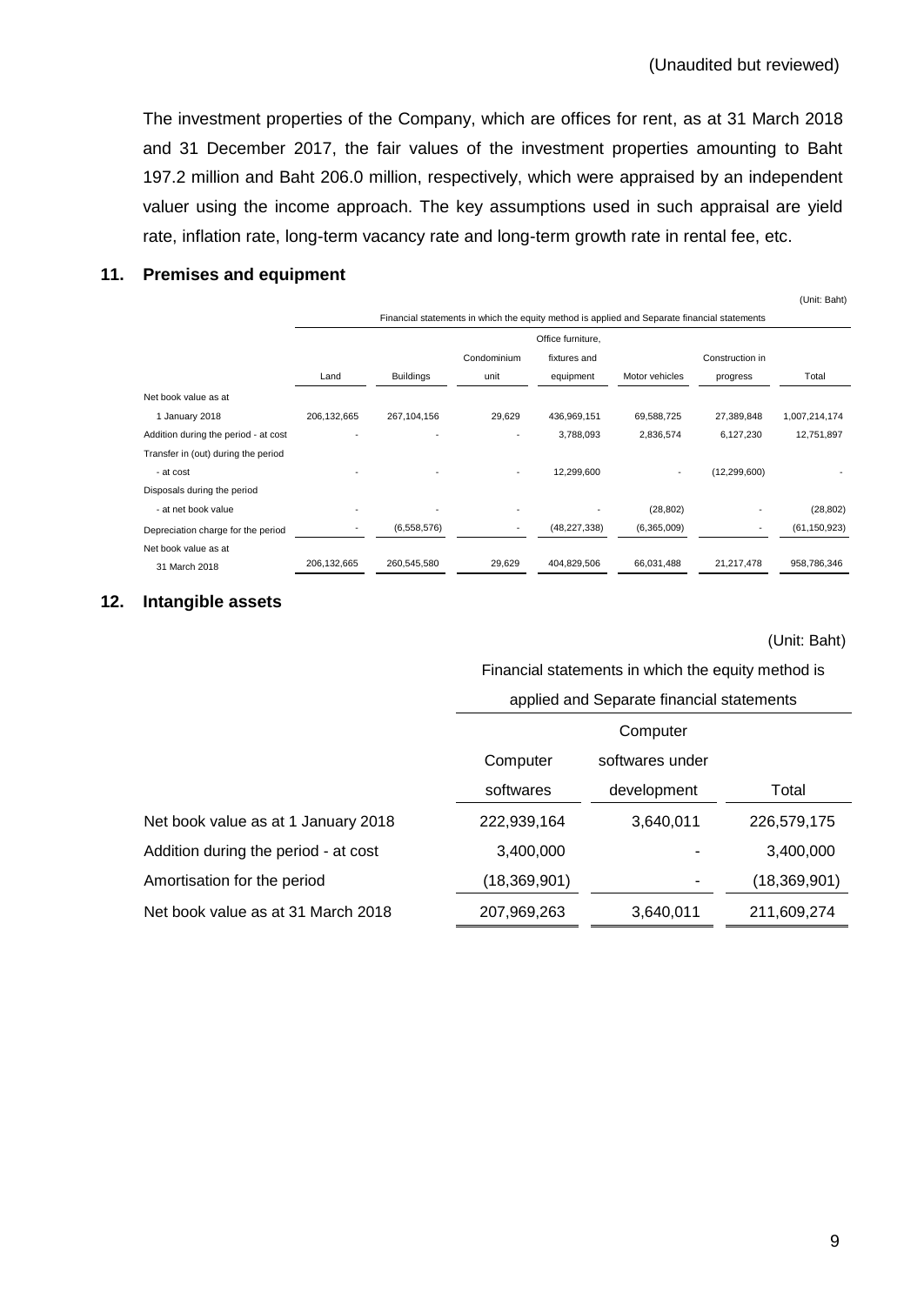### **13. Deferred tax asset/liabilities and income tax expenses**

### **13.1 Deferred tax assets/liabilities**

As at 31 March 2018 and 31 December 2017, the components of deferred tax assets and liabilities consisted of tax effects arising from the following transactions.

(Unit: Baht)

|                                               |               |                                          | Changes in deferred tax assets or |                                         |  |
|-----------------------------------------------|---------------|------------------------------------------|-----------------------------------|-----------------------------------------|--|
|                                               |               | Financial statements in which the equity |                                   | liabilities for the three-month periods |  |
|                                               |               | method is applied                        | ended 31 March                    |                                         |  |
|                                               | 31 March 2018 | 31 December 2017                         | 2018                              | 2017                                    |  |
| Deferred tax assets arose from:               |               |                                          |                                   |                                         |  |
| Allowance for impairment on investments       | 19,040,752    | 19,040,752                               |                                   |                                         |  |
| Premium reserves                              | 196,707,569   | 161,663,994                              | 35,043,575                        | 6,855,261                               |  |
| Loss reserves of claims incurred and reported | 382,341,655   | 403,860,729                              | (21, 519, 074)                    | 22,304,372                              |  |
| Loss reserves of claims incurred but not yet  |               |                                          |                                   |                                         |  |
| reported                                      | 66,609,498    | 66,265,177                               | 344,321                           | 1,686,710                               |  |
| Provision for long-term employee benefits     | 82,662,291    | 80,383,677                               | 2,278,614                         | 1,399,785                               |  |
| Others                                        | 8,354,502     | 8,050,583                                | 303,919                           | 139,286                                 |  |
| Total                                         | 755,716,267   | 739,264,912                              |                                   |                                         |  |
| Deferred tax liabilities arose from:          |               |                                          |                                   |                                         |  |
| Gains on revaluation of available-for-sale    |               |                                          |                                   |                                         |  |
| investments                                   | 6,168,426,100 | 5,762,478,811                            | (405, 947, 289)                   | (181, 170, 027)                         |  |
| Actuarial gains                               | 143,144       | 143,144                                  |                                   |                                         |  |
| Shares of profits from investments in         |               |                                          |                                   |                                         |  |
| associates                                    | 16,786,816    | 16,108,118                               | (678, 698)                        | 46,080                                  |  |
| Total                                         | 6,185,356,060 | 5,778,730,073                            |                                   |                                         |  |
| Deferred tax liabilities                      | 5,429,639,793 | 5,039,465,161                            |                                   |                                         |  |
| Total changes                                 |               |                                          | (390, 174, 632)                   | (148, 738, 533)                         |  |
| Changes are recognised:                       |               |                                          |                                   |                                         |  |
| - in profit or loss                           |               |                                          | 15,772,657                        | 32,431,494                              |  |
| - in other comprehensive income               |               |                                          | (405, 947, 289)                   | (181, 170, 027)                         |  |
|                                               |               |                                          | (390, 174, 632)                   | (148, 738, 533)                         |  |
|                                               |               |                                          |                                   |                                         |  |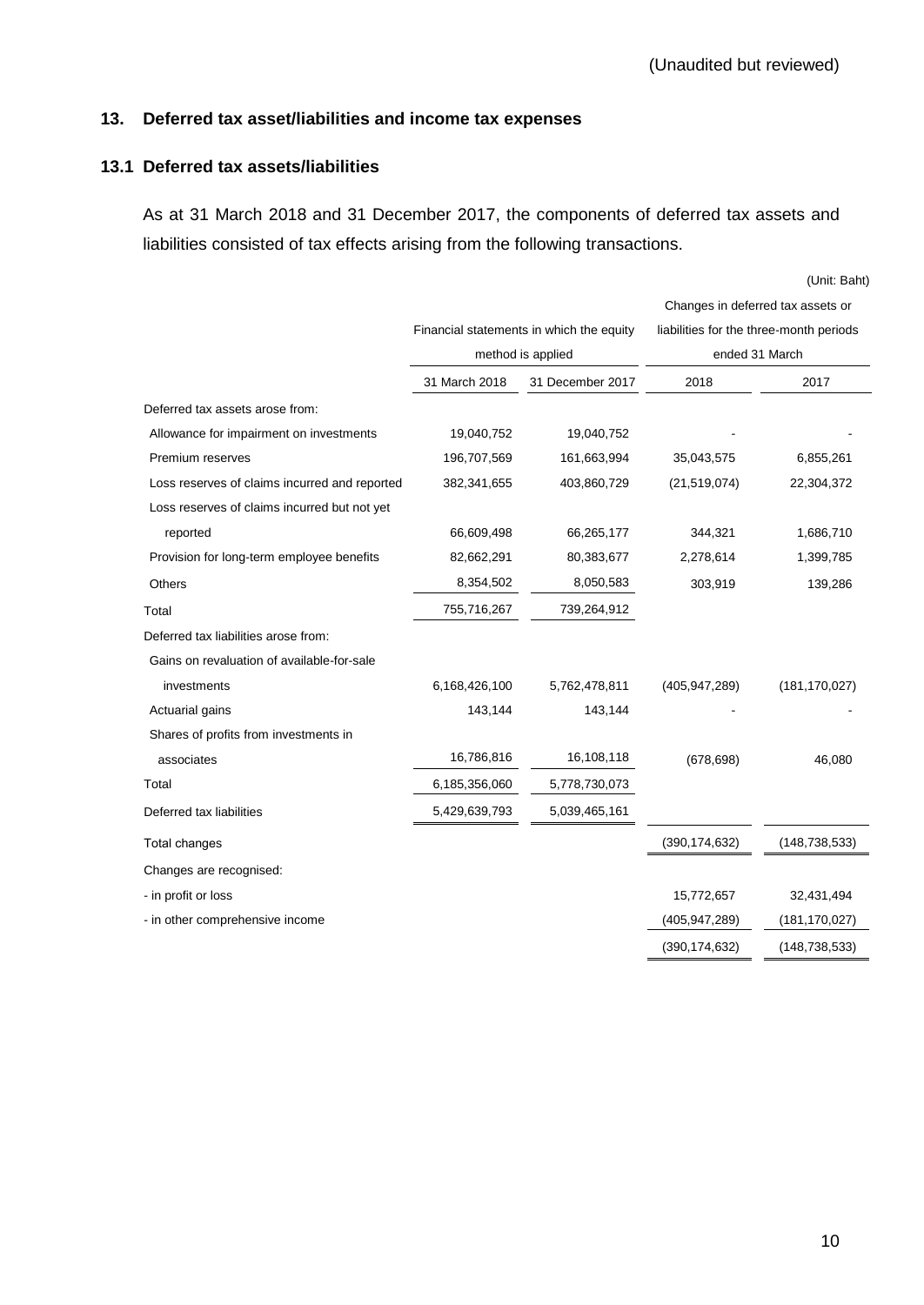#### (Unit: Baht)

Changes in deferred tax assets or

|                                               |               |                               | liabilities for the three-month periods |                 |  |
|-----------------------------------------------|---------------|-------------------------------|-----------------------------------------|-----------------|--|
|                                               |               | Separate financial statements | ended 31 March                          |                 |  |
|                                               | 31 March 2018 | 31 December 2017              | 2018                                    | 2017            |  |
| Deferred tax assets arose from:               |               |                               |                                         |                 |  |
| Allowance for impairment on investments       | 19,040,752    | 19,040,752                    |                                         |                 |  |
| Premium reserves                              | 196,707,569   | 161,663,994                   | 35,043,575                              | 6,855,261       |  |
| Loss reserves of claims incurred and reported | 382,341,655   | 403,860,729                   | (21, 519, 074)                          | 22,304,372      |  |
| Loss reserves of claims incurred but not yet  |               |                               |                                         |                 |  |
| reported                                      | 66,609,498    | 66,265,177                    | 344,321                                 | 1,686,710       |  |
| Provision for long-term employee benefits     | 82,662,291    | 80,383,677                    | 2,278,614                               | 1,399,785       |  |
| <b>Others</b>                                 | 8,354,502     | 8,050,583                     | 303,919                                 | 139,286         |  |
| Total                                         | 755,716,267   | 739,264,912                   |                                         |                 |  |
| Deferred tax liabilities arose from:          |               |                               |                                         |                 |  |
| Gains on revaluation of available-for-sale    |               |                               |                                         |                 |  |
| investments                                   | 6,168,426,100 | 5,762,478,811                 | (405, 947, 289)                         | (181, 170, 027) |  |
| Actuarial gains                               | 143,144       | 143,144                       |                                         |                 |  |
| Total                                         | 6,168,569,244 | 5,762,621,955                 |                                         |                 |  |
| Deferred tax liabilities                      | 5,412,852,977 | 5,023,357,043                 |                                         |                 |  |
| Total changes                                 |               |                               | (389, 495, 934)                         | (148, 784, 613) |  |
| Changes are recognised:                       |               |                               |                                         |                 |  |
| - in profit or loss                           |               |                               | 16,451,355                              | 32,385,414      |  |
| - in other comprehensive income               |               |                               | (405, 947, 289)                         | (181, 170, 027) |  |
|                                               |               |                               | (389, 495, 934)                         | (148, 784, 613) |  |
|                                               |               |                               |                                         |                 |  |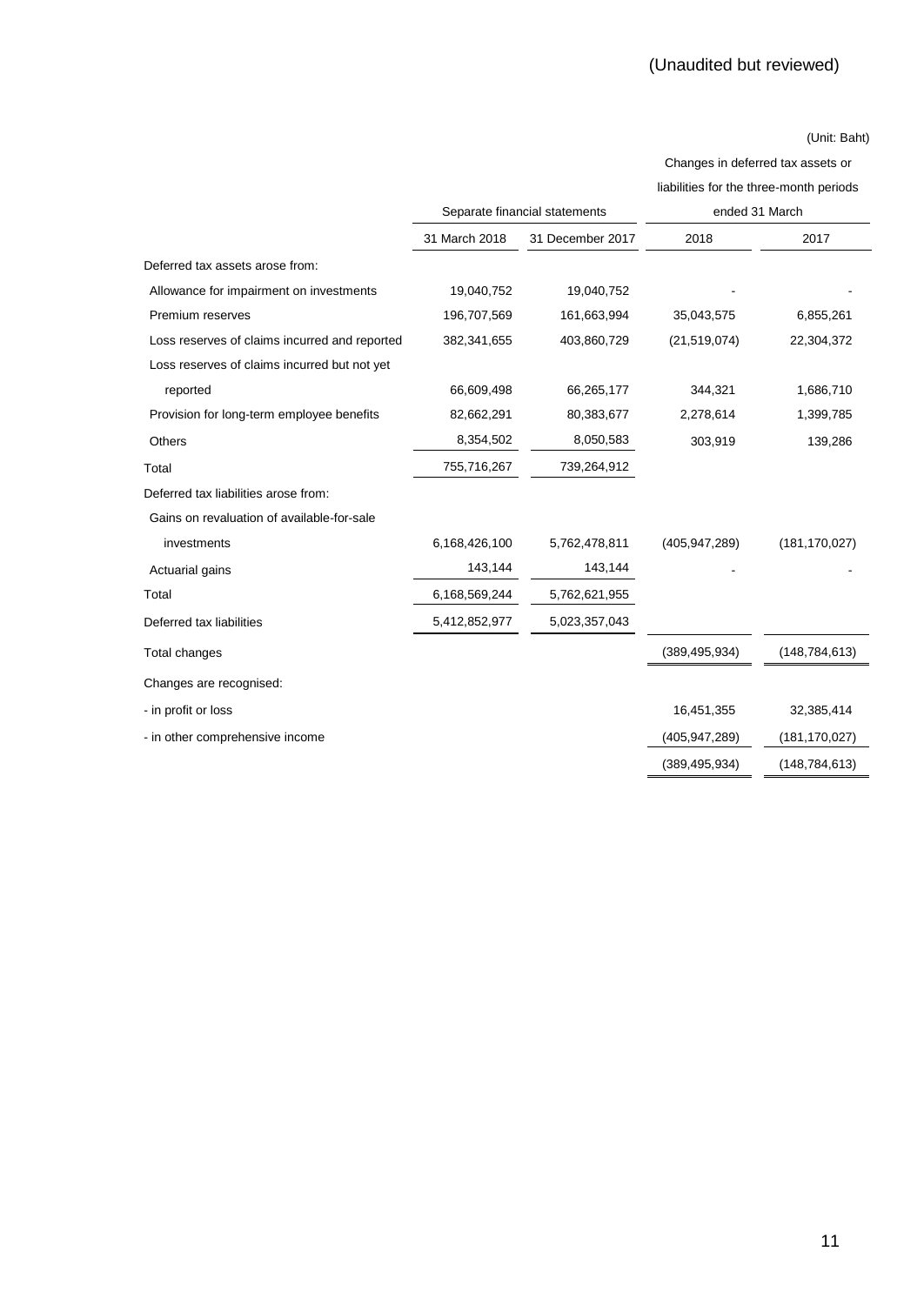(Unit: Baht)

#### **13.2 Income tax expenses**

Income tax expenses for the three month periods ended 31 March 2018 and 2017 were made up as follows:

|                                        | Financial statements in which |                |                 |                                                              |  |  |
|----------------------------------------|-------------------------------|----------------|-----------------|--------------------------------------------------------------|--|--|
|                                        | the equity method is applied  |                |                 | Separate financial statements<br>For the three-month periods |  |  |
|                                        | For the three-month periods   |                |                 |                                                              |  |  |
|                                        | ended 31 March                |                | ended 31 March  |                                                              |  |  |
|                                        | 2018<br>2017                  |                | 2018            | 2017                                                         |  |  |
| <b>Current income taxes:</b>           |                               |                |                 |                                                              |  |  |
| Corporate income tax charge            | (114, 395, 598)               | (115,680,200)  | (114, 395, 598) | (115,680,200)                                                |  |  |
| Deferred income taxes:                 |                               |                |                 |                                                              |  |  |
| Deferred income taxes relating to      |                               |                |                 |                                                              |  |  |
| origination and reversal of temporary  |                               |                |                 |                                                              |  |  |
| differences                            | 15,772,657                    | 32,431,494     | 16,451,355      | 32,385,414                                                   |  |  |
| Income tax expenses reported in profit |                               |                |                 |                                                              |  |  |
| or loss                                | (98,622,941)                  | (83, 248, 706) | (97,944,243)    | (83, 294, 786)                                               |  |  |

Reconciliations between income tax expenses and the product of accounting profits for the three month periods ended 31 March 2018 and 2017 and the applicable tax rate are as follows:

(Unit: Baht)

|                                         | Financial statements in which |                 |                               |                 |  |
|-----------------------------------------|-------------------------------|-----------------|-------------------------------|-----------------|--|
|                                         | the equity method is applied  |                 | Separate financial Statements |                 |  |
|                                         | For the three-month periods   |                 | For the three-month periods   |                 |  |
|                                         | ended 31 March                |                 | ended 31 March                |                 |  |
|                                         | 2018                          | 2017            | 2018                          | 2017            |  |
| Accounting profits before income tax    |                               |                 |                               |                 |  |
| expenses                                | 757,776,771                   | 633,560,537     | 754,383,283                   | 633,790,943     |  |
| Applicable tax rate                     | 20%                           | 20%             | 20%                           | 20%             |  |
| Income taxes at the applicable tax rate | (151, 555, 354)               | (126, 712, 109) | (150, 876, 656)               | (126, 758, 189) |  |
| Net tax effect on tax-exempted          |                               |                 |                               |                 |  |
| revenues and non tax-deductible         |                               |                 |                               |                 |  |
| expenses                                | 52,932,413                    | 43,463,403      | 52,932,413                    | 43,463,403      |  |
| Income tax expenses reported in         |                               |                 |                               |                 |  |
| profit or loss                          | (98,622,941)                  | (83, 248, 706)  | (97, 944, 243)                | (83, 294, 786)  |  |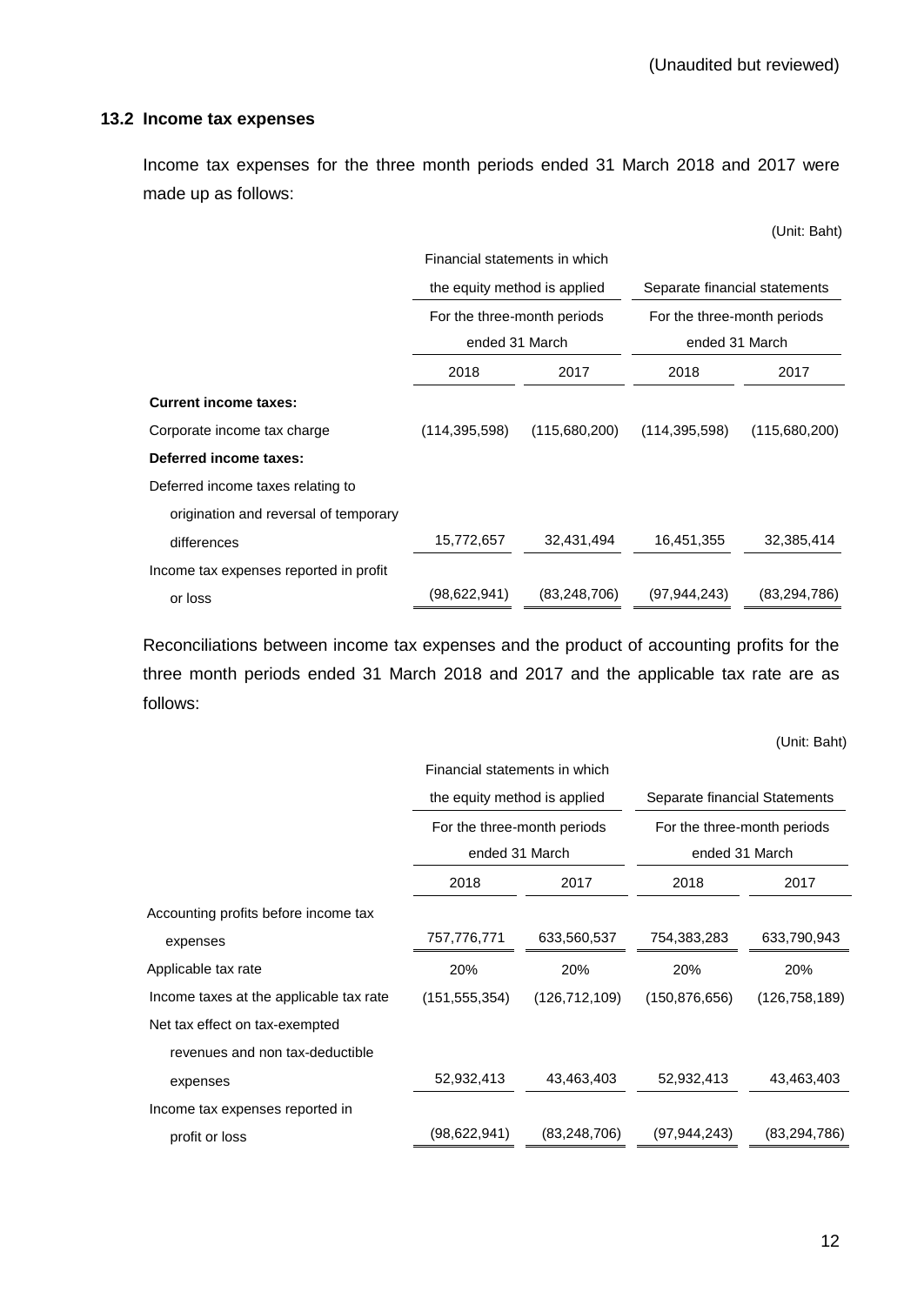### **14. Insurance contract liabilities**

(Unit: Baht)

Financial statements in which the equity method is applied

|                                      | and Separate financial statements |                 |               |  |  |
|--------------------------------------|-----------------------------------|-----------------|---------------|--|--|
|                                      |                                   | 31 March 2018   |               |  |  |
|                                      | Reinsurance<br>Insurance          |                 |               |  |  |
|                                      | contract liabilities              | assets          | <b>Net</b>    |  |  |
| Loss reserves                        |                                   |                 |               |  |  |
| Claims incurred and reported         | 6,336,159,959                     | (3,638,399,832) | 2,697,760,127 |  |  |
| Claims incurred but not reported and |                                   |                 |               |  |  |
| unallocated loss adjustment          |                                   |                 |               |  |  |

| expenses                  | 390.194.808    | (57, 147, 316)  | 333,047,492   |
|---------------------------|----------------|-----------------|---------------|
| Premium reserves          |                |                 |               |
| Unearned premium reserves | 7,642,216,013  | (2,226,605,035) | 5,415,610,978 |
| Total                     | 14,368,570,780 | (5,922,152,183) | 8,446,418,597 |

(Unit: Baht)

Financial statements in which the equity method is applied

and Separate financial statements

|                                  | 31 December 2017     |                    |               |  |
|----------------------------------|----------------------|--------------------|---------------|--|
|                                  | Insurance            | Reinsurance        |               |  |
|                                  | contract liabilities | assets             | <b>Net</b>    |  |
| Loss reserves                    |                      |                    |               |  |
| Claims incurred and reported     | 6,024,121,001        | (3,272,231,190)    | 2,751,889,811 |  |
| Claims incurred but not reported | 398,061,459          | (66, 735, 574)     | 331,325,885   |  |
| Premium reserves                 |                      |                    |               |  |
| Unearned premium reserves        | 7,340,161,143        | (2, 148, 429, 161) | 5,191,731,982 |  |
| Total                            | 13,762,343,603       | (5,487,395,925)    | 8,274,947,678 |  |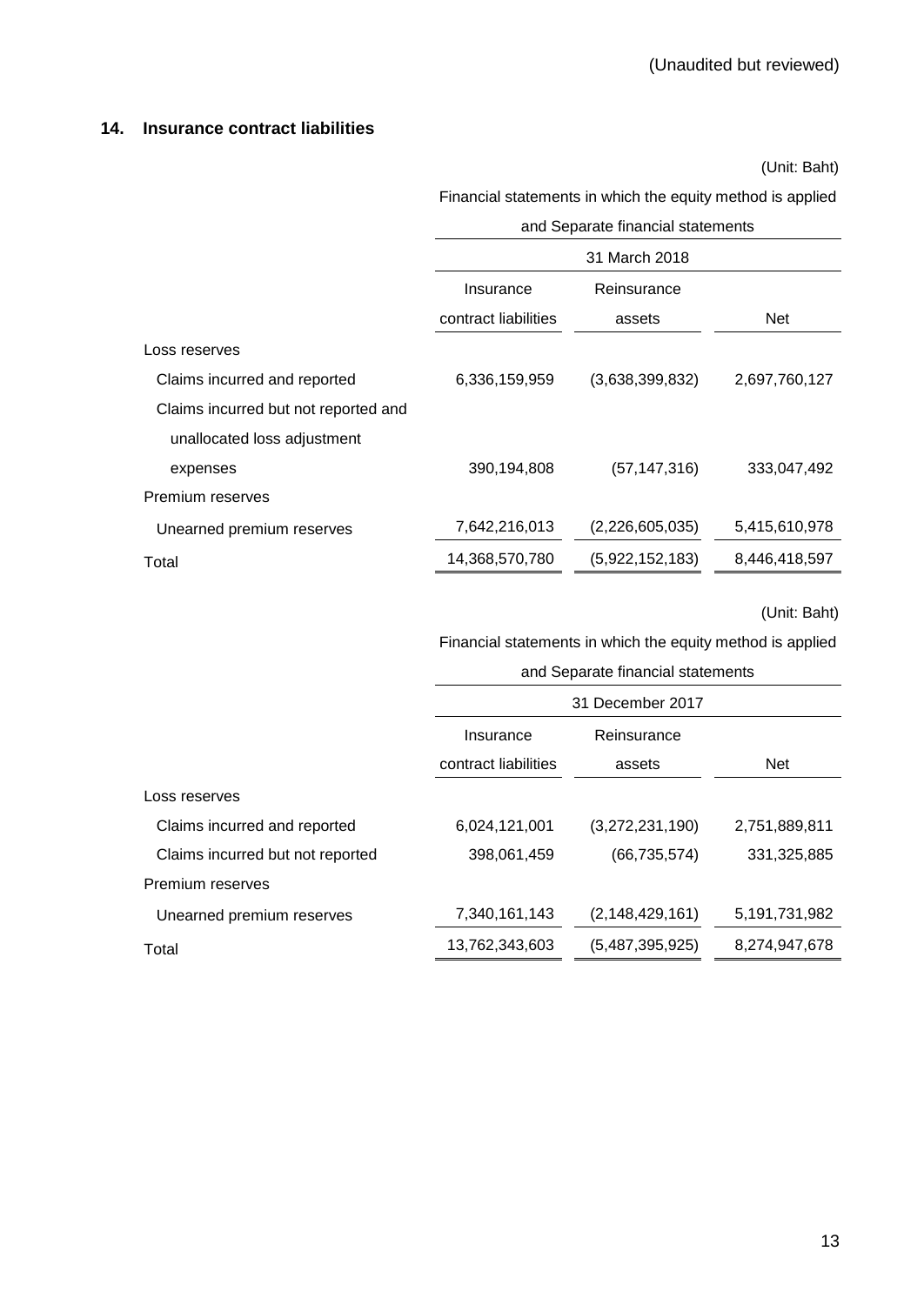#### **14.1 Loss reserves**

(Unit: Baht)

Financial statements in which the equity method is applied and Separate financial statements

|                                                | ocparato ilitariolal statuttionts |                    |  |
|------------------------------------------------|-----------------------------------|--------------------|--|
|                                                | For the three-month               |                    |  |
|                                                | period ended                      | For the year ended |  |
|                                                | 31 March 2018                     | 31 December 2017   |  |
| Beginning balances                             | 6,422,182,460                     | 6,081,530,837      |  |
| Claim incurred during the periods              | 1,927,954,014                     | 8,453,995,159      |  |
| Change in loss reserves of claimed incurred in |                                   |                    |  |
| prior periods                                  | 281,142,804                       | (140, 591, 841)    |  |
| Changes in assumptions in calculating loss     |                                   |                    |  |
| reserves                                       |                                   | 619,713            |  |
| Claims and loss adjustment expenses            |                                   |                    |  |
| paid during the periods                        | (1,904,924,511)                   | (7,973,371,408)    |  |
| Ending balances                                | 6,726,354,767                     | 6,422,182,460      |  |

As at 31 March 2018 and 31 December 2017, the Company, which is a reinsurer under the reinsurance contracts, had loss reserves under such contracts totaling Baht 244.5 million and Baht 246.7 million, respectively.

As at 31 March 2018 and 31 December 2017, loss reserves included loss reserves incurred as a result of the flood situation in 2011 amounting to Baht 44.9 million and Baht 46.3 million, respectively.

# **14.2 Unearned premium reserves**

(Unit: Baht)

Financial statements in which the equity method is applied and

|                                    | Separate financial statements      |                  |  |
|------------------------------------|------------------------------------|------------------|--|
|                                    | For the three-month                |                  |  |
|                                    | period ended<br>For the year ended |                  |  |
|                                    | 31 March 2018                      | 31 December 2017 |  |
| Beginning balances                 | 7,340,161,143                      | 7,399,140,681    |  |
| Premium written during the periods | 4,272,166,440                      | 15,940,906,580   |  |
| Premium earned during the periods  | (3,970,111,570)                    | (15,999,886,118) |  |
| Ending balances                    | 7,642,216,013                      | 7,340,161,143    |  |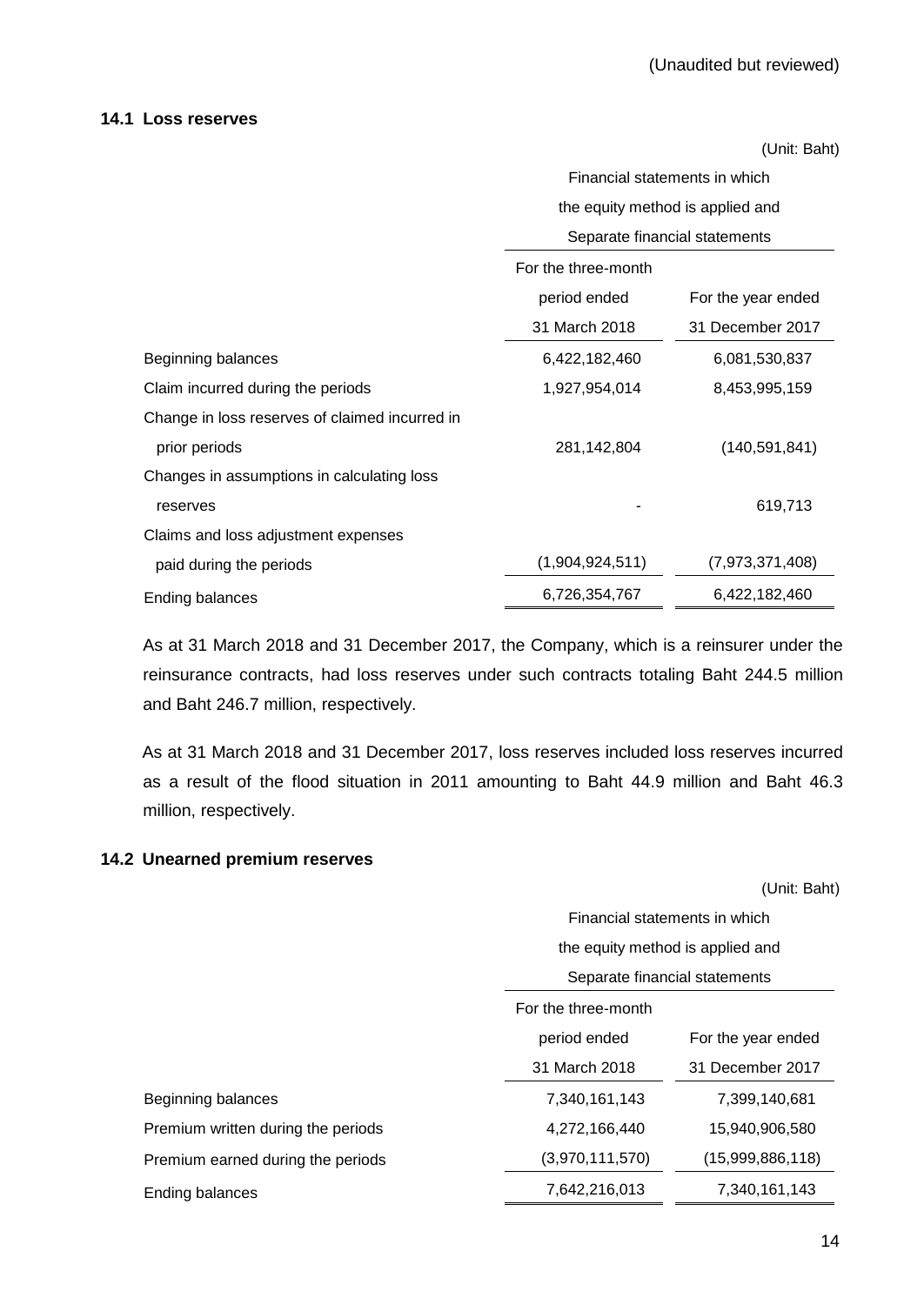# **14.3 Unexpired risk reserves**

(Unit: Baht)

|                                  | Financial statements in which     |                    |  |
|----------------------------------|-----------------------------------|--------------------|--|
|                                  | the equity method is applied and  |                    |  |
|                                  | Separate financial statements     |                    |  |
|                                  | For the three-month               |                    |  |
|                                  | period ended                      | For the year ended |  |
|                                  | 31 March 2018<br>31 December 2017 |                    |  |
| Beginning balances               | 4,340,868,488                     | 4,279,482,220      |  |
| Estimated claims for the periods | 591,114,285                       | 3,287,671,653      |  |
| Risk expired during the periods  | (429,280,318)                     | (3,226,285,385)    |  |
| Ending balances                  | 4,502,702,455                     | 4,340,868,488      |  |

### **15. Due to reinsurers**

(Unit: Baht)

|                                 | Financial statements in which     |               |  |
|---------------------------------|-----------------------------------|---------------|--|
|                                 | the equity method is applied and  |               |  |
|                                 | Separate financial statements     |               |  |
|                                 | 31 March 2018<br>31 December 2017 |               |  |
| Amounts withheld on reinsurance | 877,093,777                       | 1,045,802,502 |  |
| Amounts due to reinsurers       | 977,479,200                       | 1,005,714,067 |  |
| Total due to reinsurers         | 1,854,572,977                     | 2,051,516,569 |  |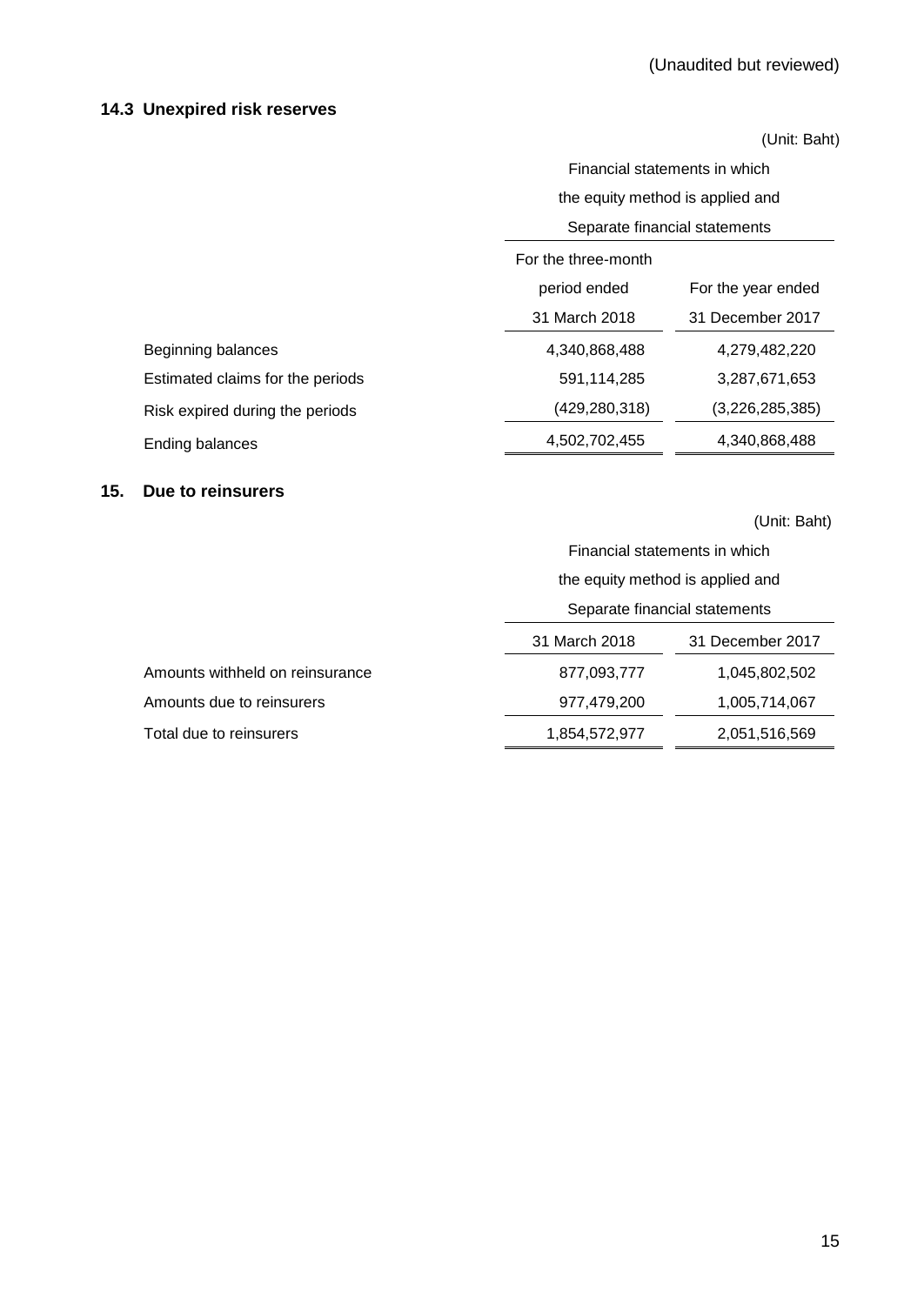### **16. Segment information**

The Company is organised into business units based on its insurance products. During the current periods, there was no change in the organisational structure of its reportable segments.

# **16.1 Segment information reporting**

Operating segment information for the three-month periods ended 31 March 2018 and 2017 can be classified by types of insurance products as follows:

|                                         |                 |                |                                                        |                 | (Unit: Baht)    |
|-----------------------------------------|-----------------|----------------|--------------------------------------------------------|-----------------|-----------------|
|                                         |                 |                | Financial statements in which equity method is applied |                 |                 |
|                                         |                 |                | For the three-month period ended 31 March 2018         |                 |                 |
|                                         |                 | Marine and     |                                                        |                 |                 |
|                                         | Fire            | transportation | Motor                                                  | Miscellaneous   | Total           |
| <b>Underwriting revenues</b>            |                 |                |                                                        |                 |                 |
| Gross premium written                   | 446,270,897     | 109,397,044    | 1,610,567,449                                          | 2,105,931,050   | 4,272,166,440   |
| Less: Premium ceded to reinsurers       | (151, 816, 618) | (59, 131, 745) | (52, 141, 250)                                         | (1,049,045,494) | (1,312,135,107) |
| Net premium written                     | 294,454,279     | 50,265,299     | 1,558,426,199                                          | 1,056,885,556   | 2,960,031,333   |
| Add (less): Unearned premium reserves   |                 |                |                                                        |                 |                 |
| (increased) decreased from prior period | (22, 699, 267)  | 690,774        | (64, 328, 246)                                         | (137, 542, 257) | (223, 878, 996) |
| Earned premium                          | 271,755,012     | 50,956,073     | 1,494,097,953                                          | 919,343,299     | 2,736,152,337   |
| Commission and brokerage fee income     | 51,874,796      | 16,861,214     | 14,515,325                                             | 174,285,397     | 257,536,732     |
| <b>Total underwriting income</b>        | 323,629,808     | 67,817,287     | 1,508,613,278                                          | 1,093,628,696   | 2,993,689,069   |
| <b>Underwriting expenses</b>            |                 |                |                                                        |                 |                 |
| Net claims                              | 28,335,282      | 4,330,017      | 899,693,617                                            | 398,001,527     | 1,330,360,443   |
| Commission and brokerage expenses       | 105,493,080     | 10,143,961     | 235,317,033                                            | 231,516,818     | 582,470,892     |
| Other underwriting expenses             | 46,221,692      | 13,924,395     | 188,838,178                                            | 190,859,450     | 439,843,715     |
| <b>Total underwriting expenses</b>      | 180,050,054     | 28,398,373     | 1,323,848,828                                          | 820, 377, 795   | 2,352,675,050   |
| <b>Profit from underwriting</b>         | 143,579,754     | 39,418,914     | 184,764,450                                            | 273,250,901     | 641,014,019     |
| Shares of profits from investments in   |                 |                |                                                        |                 |                 |
| associates                              |                 |                |                                                        |                 | 2,581,004       |
| Investment revenue                      |                 |                |                                                        |                 | 351,041,699     |
| Gains on investments                    |                 |                |                                                        |                 | 2,167,708       |
| Other income                            |                 |                |                                                        |                 | 35,951,667      |
| Operating expenses                      |                 |                |                                                        |                 | (253, 550, 634) |
| Investment expenses                     |                 |                |                                                        |                 | (20, 552, 527)  |
| Finance costs                           |                 |                |                                                        |                 | (876, 165)      |
| Profit before income tax expenses       |                 |                |                                                        |                 | 757,776,771     |
| Less: Income tax expenses               |                 |                |                                                        |                 | (98, 622, 941)  |
| Profit for the period                   |                 |                |                                                        |                 | 659,153,830     |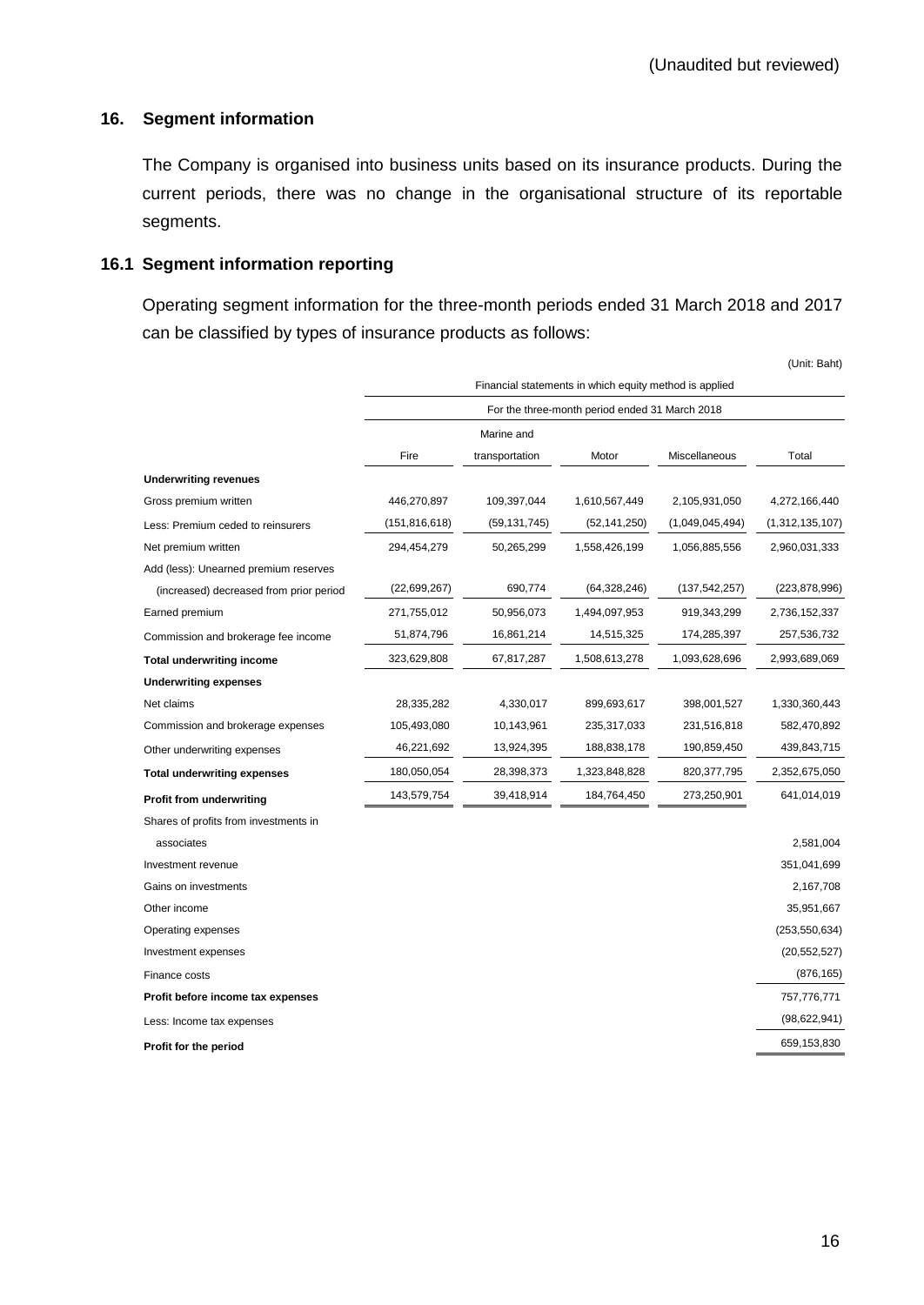(Unit: Baht)

|                                                 | Financial statements in which the equity method is applied |                |                |                    |                 |  |
|-------------------------------------------------|------------------------------------------------------------|----------------|----------------|--------------------|-----------------|--|
|                                                 | For the three-month period ended 31 March 2017             |                |                |                    |                 |  |
|                                                 |                                                            | Marine and     |                |                    |                 |  |
|                                                 | Fire                                                       | transportation | Motor          | Miscellaneous      | Total           |  |
| <b>Underwriting revenue</b>                     |                                                            |                |                |                    |                 |  |
| Gross premium written                           | 399, 137, 778                                              | 126,096,404    | 1,567,795,163  | 2,115,684,344      | 4,208,713,689   |  |
| Less: Premium ceded to reinsurers               | (129,030,025)                                              | (77, 176, 023) | (48, 851, 261) | (1, 115, 277, 851) | (1,370,335,160) |  |
| Net premium written                             | 270, 107, 753                                              | 48,920,381     | 1,518,943,902  | 1,000,406,493      | 2,838,378,529   |  |
| Add (less): Unearned premium reserve            |                                                            |                |                |                    |                 |  |
| (increased) decreased from prior period         | 3,113,939                                                  | 1,371,401      | 73,134,483     | (130, 412, 804)    | (52, 792, 981)  |  |
| Earned premium                                  | 273,221,692                                                | 50,291,782     | 1,592,078,385  | 869,993,689        | 2,785,585,548   |  |
| Commission and brokerage income                 | 51,499,879                                                 | 20,823,311     | 13,861,661     | 218,537,675        | 304,722,526     |  |
| <b>Total underwriting revenue</b>               | 324,721,571                                                | 71,115,093     | 1,605,940,046  | 1,088,531,364      | 3,090,308,074   |  |
| <b>Underwriting expenses</b>                    |                                                            |                |                |                    |                 |  |
| Net claims                                      | 49,980,950                                                 | 360,596        | 1,028,176,316  | 470,617,899        | 1,549,135,761   |  |
| Commission and brokerage expenses               | 93,194,442                                                 | 12,220,571     | 229,224,005    | 213,335,684        | 547,974,702     |  |
| Other underwriting expenses                     | 55,408,028                                                 | 15,526,303     | 173,430,815    | 196,984,904        | 441,350,050     |  |
| <b>Total underwriting expenses</b>              | 198,583,420                                                | 28,107,470     | 1,430,831,136  | 880,938,487        | 2,538,460,513   |  |
| <b>Profits from underwriting</b>                | 126, 138, 151                                              | 43,007,623     | 175,108,910    | 207,592,877        | 551,847,561     |  |
| Shares of losses from investments in associates |                                                            |                |                |                    | (230, 406)      |  |
| Net investment revenue                          |                                                            |                |                |                    | 295,477,437     |  |
| Gains on investments                            |                                                            |                |                |                    | 21,002,710      |  |
| Other income                                    |                                                            |                |                |                    | 52,097,898      |  |
| Operating expenses                              |                                                            |                |                |                    | (264,063,323)   |  |
| Investment expenses                             |                                                            |                |                |                    | (21, 648, 311)  |  |
| Finance costs                                   |                                                            |                |                |                    | (923, 029)      |  |
| Profit before income tax expenses               |                                                            |                |                |                    | 633,560,537     |  |
| Less: Income tax expenses                       |                                                            |                |                |                    | (83, 248, 706)  |  |
| Profit for the period                           |                                                            |                |                |                    | 550,311,831     |  |

The following table presented the Company's operating segment assets and liabilities as at 31 March 2018 and 31 December 2017.

|                        |               |                |               |               |                                                            |                | (Unit: Baht)   |
|------------------------|---------------|----------------|---------------|---------------|------------------------------------------------------------|----------------|----------------|
|                        |               |                |               |               | Financial statements in which the equity method is applied |                |                |
|                        |               | Marine and     |               |               |                                                            |                |                |
|                        | Fire          | transportation | Motor         | Miscellaneous | Total segments                                             | Unallocated    | Total          |
| <b>Assets</b>          |               |                |               |               |                                                            |                |                |
| As at 31 March 2018    | 707,086,658   | 193,651,088    | 705.459.943   | 6,594,730,409 | 8,200,928,098                                              | 54,909,584,837 | 63,110,512,935 |
| As at 31 December 2017 | 644,824,302   | 245,621,730    | 759,939,181   | 6,330,752,962 | 7,981,138,175                                              | 52,121,642,186 | 60,102,780,361 |
| Liabilities            |               |                |               |               |                                                            |                |                |
| As at 31 March 2018    | 3,410,137,763 | 309,475,015    | 5.054.099.127 | 9.046.019.470 | 17,819,731,375                                             | 7.862.396.635  | 25,682,128,010 |
| As at 31 December 2017 | 3,349,900,257 | 354,963,279    | 5,024,733,940 | 8,819,112,529 | 17,548,710,005                                             | 7,408,628,411  | 24,957,338,416 |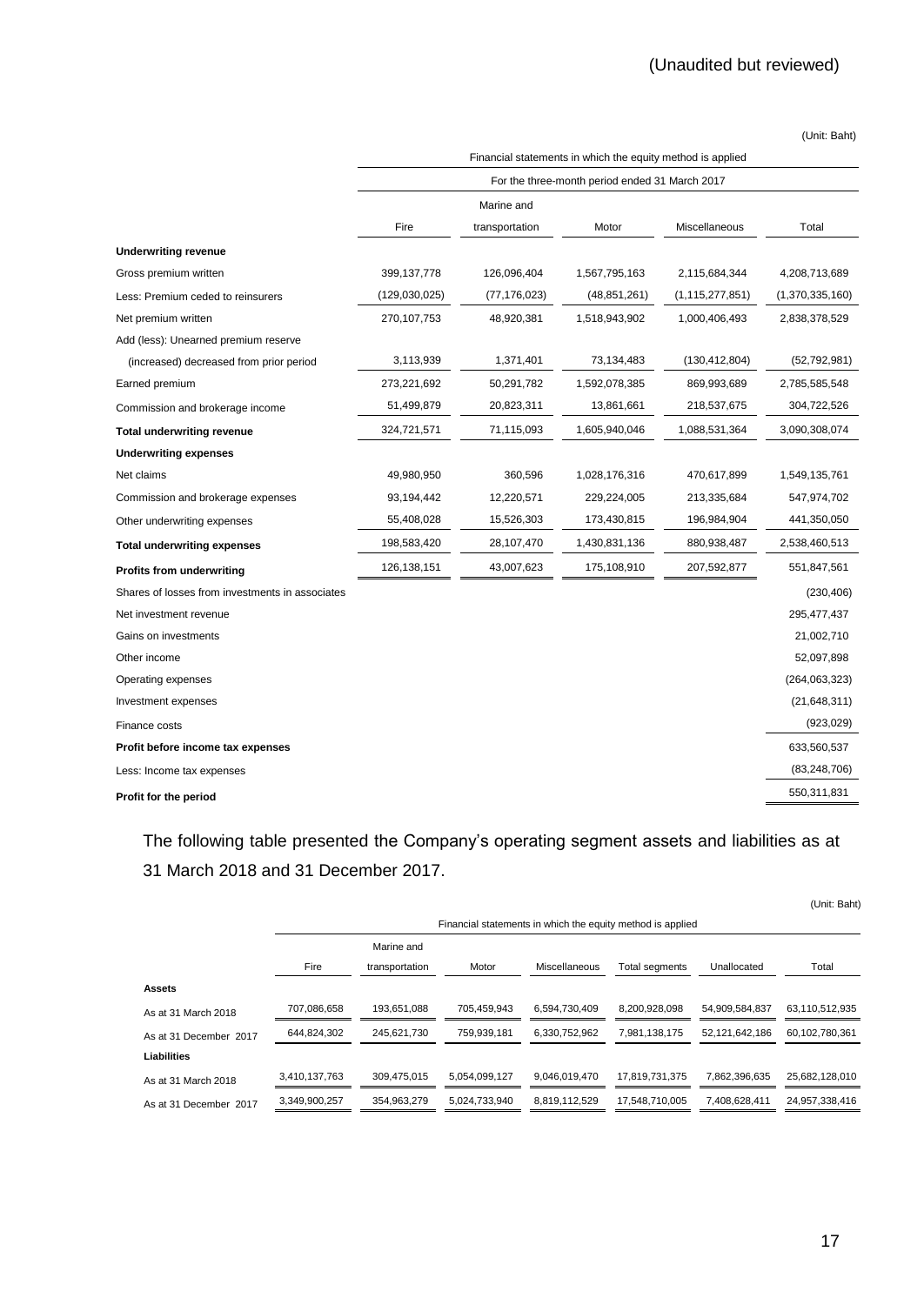### **16.2 Geographic information**

The Company operates in Thailand only. As a result, all of the revenues and assets as reflected in these financial statements pertain exclusively to this geographical reportable segment.

### **16.3 Major customers**

For the three-month periods ended 31 March 2018 and 2017, the Company had no major customer with revenue of 10 percent or more of the total revenues.

### **17. Earnings per share**

Basic earnings per share is calculated by dividing profits for the periods (excluding other comprehensive income or loss) by the weighted average number of ordinary shares in issue during the periods.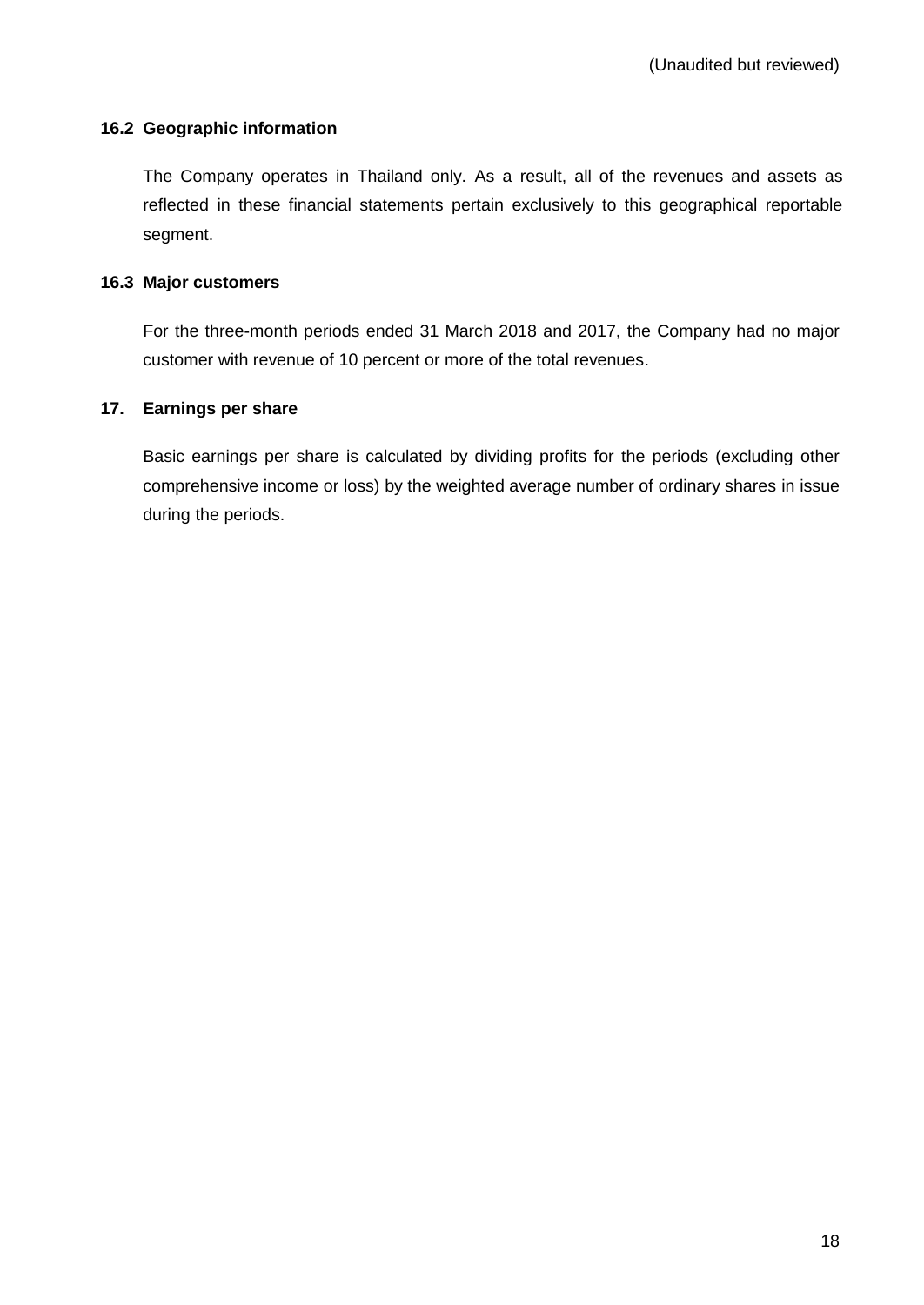### **18. Related party transactions**

### **18.1 Nature of relationship**

In considering each possible related party relationship, attention is directed to the substance of the relationship, and not merely the legal form.

The relationship between the Company and its related parties are summarised below:

| Name of related parties                          | Type of business                 | Relationship with the Company                              |
|--------------------------------------------------|----------------------------------|------------------------------------------------------------|
| Asia Insurance (Cambodia) Plc.                   | Non-life insurance               | Associate                                                  |
| Asian Insurance International (Holding) Limited  | Holding company                  | Associate                                                  |
| Bangkok Insurance (Lao) Co., Ltd.                | Non-life insurance               | Associate                                                  |
| Bangkok Bank Pcl.                                | Banking                          | Related by way of having common directors and shareholding |
| Bangkok Aviation Fuel Services Pcl.              | <b>Energy and Utilities</b>      | Related by way of having common directors and shareholding |
| Asia Plus Group Holdings Pcl.                    | <b>Securities</b>                | Related by way of having common directors and shareholding |
| Fuel Pipeline Transportation Co., Ltd.           | <b>Energy and Utilities</b>      | Related by way of having common directors and shareholding |
| Thai Indo Kordsa Co., Ltd.                       | Manufacture of Textiles          | Related by way of having common directors and shareholding |
| Asia Insurance (Investments) Limited             | Holding company                  | Related by way of having common directors and shareholding |
| Bangkok Life Assurance Pcl.                      | Life insurance                   | Related by way of having common directors and shareholding |
| Thai Orix Leasing Co., Ltd.                      | Finance                          | Related by way of having common directors and shareholding |
| Thai Reinsurance Pcl. (1)                        | Insurance                        | Related by way of shareholding                             |
| AIOI Bangkok Insurance Pcl.                      | Non-life insurance               | Related by way of shareholding                             |
| Charoong Thai Wire and Cable Pcl. <sup>(1)</sup> | <b>Electrical products</b>       | Related by way of shareholding                             |
| Furukawa Metal (Thailand) Pcl. (1)               | Electrical products              | Related by way of shareholding                             |
| Bumrungrad Hospital Pcl.                         | Health care services             | Related by way of shareholding                             |
| Bangkok Glass Co., Ltd. (1)                      | Packaging                        | Related by way of shareholding                             |
| Sorachai Vivatn Co., Ltd.                        | Property development             | Related by way of shareholding                             |
| EMCS Thai Co., Ltd. (2)                          | Professional services            | Related by way of shareholding                             |
| Bangpa-in golf Co., Ltd. (1)                     | <b>Entertainment and Leisure</b> | Related by way of shareholding                             |
| Thai Metal Processing Co., Ltd. (1)              | Electronic parts                 | Related by way of shareholding                             |
| Asia Sermkij Co., Ltd. (1)                       | Finance                          | Related by way of shareholding                             |
| <b>Bualuang Securities Pcl.</b>                  | <b>Securities</b>                | Subsidiary of the major shareholder of the Company         |

(1) This entity had been considered a related party until 16 June 2017, which was the date when there was no more common director and percentage of cross-shareholding was also less than 10% of the issued and paid-up share capital.

 $(2)$  This company had been ceased to be the Company's related party since 7 August 2017, the date on which the Company sold all its entire investment in such company.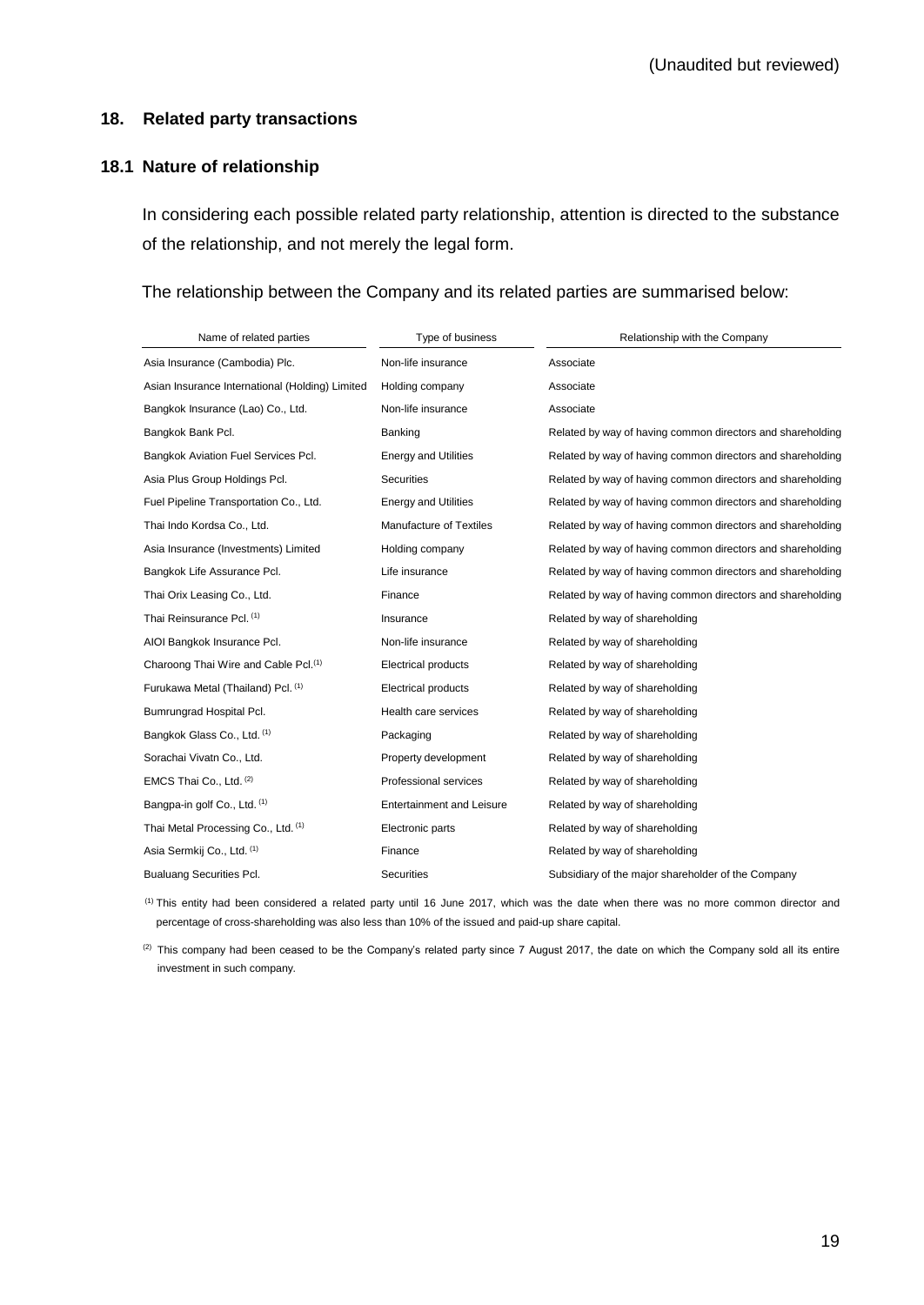(Unit: Thousand Baht)

### **18.2 Significant related party transactions**

During the three-month periods ended 31 March 2018 and 2017, the Company had significant business transactions with its related parties. Such transactions, which have been concluded on commercial terms and bases agreed upon in the ordinary course business between the Company and those parties are as follows:

For the three-month periods ended 31 March 2018 2017 2017 Pricing policy *Revenues* Premium written 146,654 134,541 Normal commercial terms for underwriting Fee and commission income 11,746 48,126 Normal commercial terms for reinsurance depending on type of insurance and reinsurance contract Interest income<sup>(1)</sup> 16,318 23,476 Similar rates as financial institutions and related companies offer to their general customers Dividend income<sup>(1)</sup> 186,913 179,091 The declared amount Rental income<sup>(2)</sup> 264 502 Same rates the Company offerred to its general customers *Expenses* Premium ceded to reinsurers  $44,513$   $87,563$  Normal commercial terms for reinsurance depending on types of insurance and reinsurance contracts Net claims (reversal)  $(6,380)$   $(61,313)$  As actually incurred Commissions and brokerages 8,118 15,332 Normal commercial terms for underwriting Management fee for private fund<sup>(3)</sup>  $66$  65 Similar rates the related party offerred to its general customers Fee for trading securities<sup>(3)</sup> 207 157 Similar rates which the related party offerred to general customers

(1) Presented in "Net investment revenue" in statements of comprehensive income

(2) Presented in "Other income" in statements of comprehensive income

(3) Presented in "Operating expenses" in statements of comprehensive income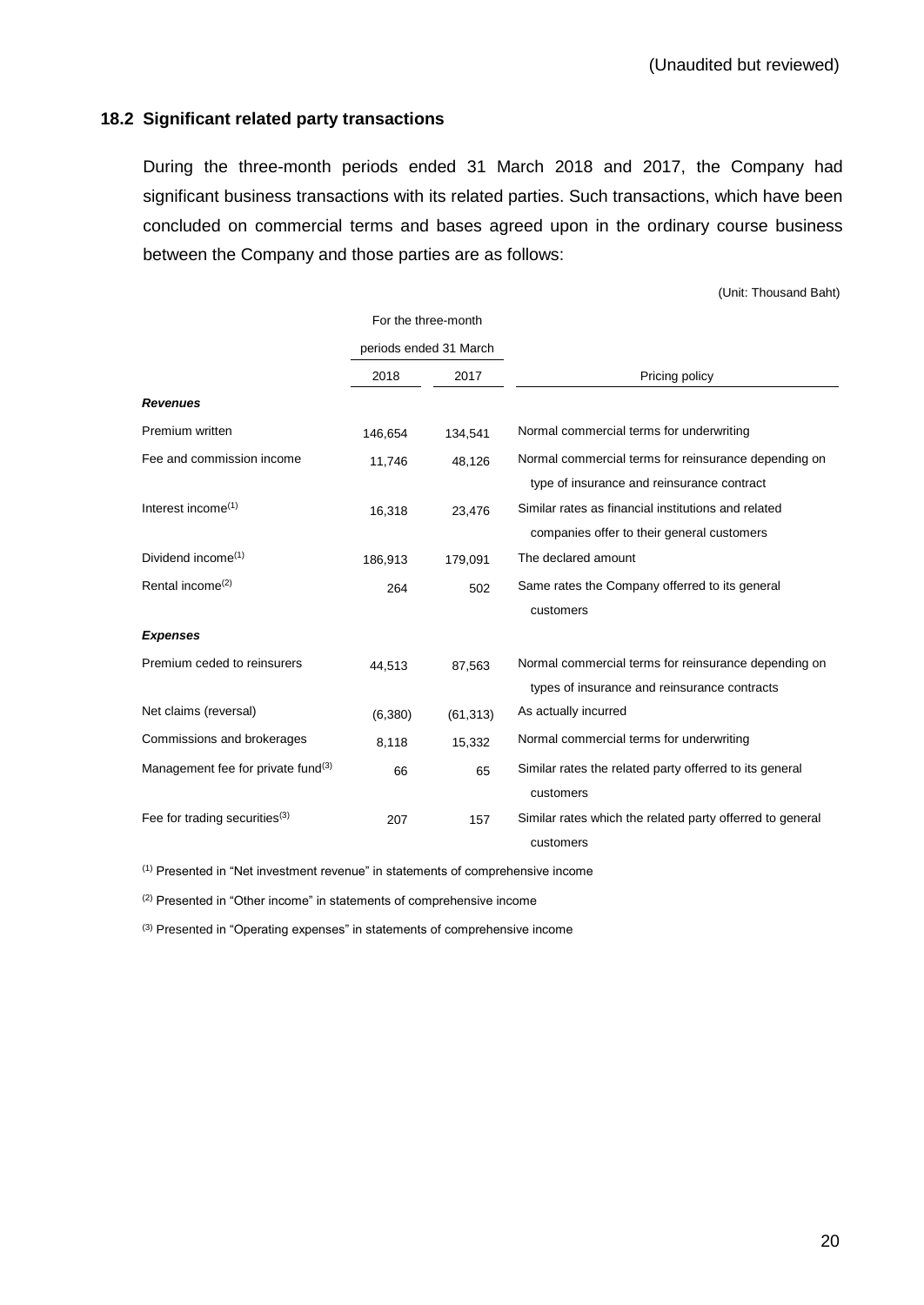# **18.3 Outstanding balances**

As at 31 March 2018 and 31 December 2017, the Company had the following significant balances with its related companies.

|                                             | (Unit: Thousand Baht) |                  |  |
|---------------------------------------------|-----------------------|------------------|--|
|                                             | 31 March 2018         | 31 December 2017 |  |
| <b>Transactions with associates</b>         |                       |                  |  |
| General investments - equity securities     | 83,934                | 80,541           |  |
| <b>Transactions with related companies</b>  |                       |                  |  |
| Deposits at financial institutions          | 5,252,387             | 5,301,523        |  |
| Premium receivables                         | 83,366                | 21,129           |  |
| Accrued interest receivables - debentures   |                       |                  |  |
| (including in accrued investment income)    | 1,283                 | 151              |  |
| Reinsurance assets                          |                       |                  |  |
| Amounts deposited on reinsurance            | 6,649                 | 5,622            |  |
| Amounts due from reinsurers                 | 6,487                 | 14,259           |  |
| Available-for-sale investments              |                       |                  |  |
| <b>Equity securities</b>                    | 32,219,742            | 30,166,833       |  |
| <b>Debentures</b>                           | 102,355               | 102,990          |  |
| General investments - equity securities     | 466,659               | 471,658          |  |
| Other assets                                |                       |                  |  |
| Deposits and golf club membership fees      | 37,478                | 37,565           |  |
| Due to reinsurers                           |                       |                  |  |
| Amounts withheld on reinsurance             | 101,930               | 106,248          |  |
| Amounts due to reinsurers                   | 62,061                | 32,128           |  |
| <b>Other Liabilities</b>                    |                       |                  |  |
| Liabilities under finance lease agreements  | 383                   | 486              |  |
| Accounts payable on purchases of securities | 542                   | 1,672            |  |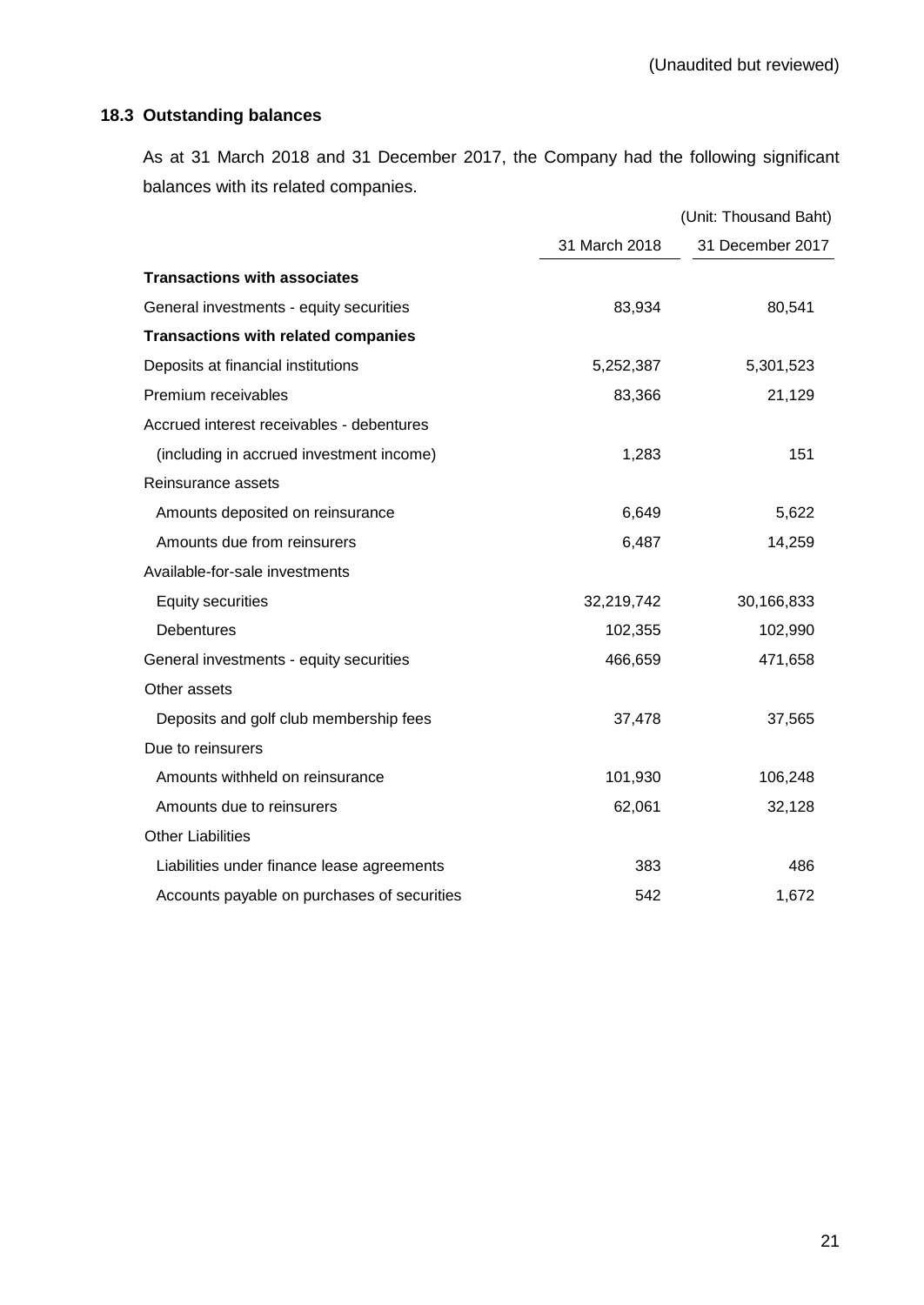### **18.4 Directors' and key management's benefits**

During the three-month periods ended 31 March 2018 and 2017, the Company had employee benefit expenses incurred on their directors and key management as below.

|                          |      | (Unit: Million Baht)<br>Financial statements in which the equity method |  |  |  |
|--------------------------|------|-------------------------------------------------------------------------|--|--|--|
|                          |      |                                                                         |  |  |  |
|                          |      | is applied and Separate financial statements                            |  |  |  |
|                          | 2018 | 2017                                                                    |  |  |  |
| Short-term benefits      | 43.4 | 40.6                                                                    |  |  |  |
| Post-employment benefits | 2.3  | (0.2)                                                                   |  |  |  |
| Total                    | 45.7 | 40.4                                                                    |  |  |  |

#### **19. Assets subject to restriction and commitment**

As at 31 March 2018 and 31 December 2017, the Company had the following assets placed with the Registrar as securities and insurance reserves in accordance with the Non-life Insurance Act and as placed with the bank as collateral.

(Unit: Million Baht)

|                                        | Financial statements in which the equity method is applied |            |                  |            |  |
|----------------------------------------|------------------------------------------------------------|------------|------------------|------------|--|
|                                        | and Separate financial statements                          |            |                  |            |  |
|                                        | 31 March 2018                                              |            | 31 December 2017 |            |  |
|                                        | Cost                                                       | Fair value | Cost             | Fair value |  |
| <b>Placed as securities</b>            |                                                            |            |                  |            |  |
| Government bonds                       | 14.0                                                       | 14.0       | 14.0             | 14.1       |  |
| <b>Placed as insurance reserves</b>    |                                                            |            |                  |            |  |
| Ordinary shares                        | 35.2                                                       | 168.6      | 35.2             | 169.8      |  |
| Government bonds                       | 816.0                                                      | 827.1      | 766.0            | 778.6      |  |
| <b>Debentures</b>                      | 200.0                                                      | 209.0      | 250.0            | 259.3      |  |
|                                        | 1,051.2                                                    | 1,204.7    | 1,051.2          | 1,207.7    |  |
| <b>Placed to secure bank overdraft</b> |                                                            |            |                  |            |  |
| facilities                             |                                                            |            |                  |            |  |
| Deposited at financial institutions    | 30.0                                                       | 30.0       | 30.0             | 30.0       |  |
| Placed to secure performance bonds     |                                                            |            |                  |            |  |
| Government and state enterprise bonds  | 43.6                                                       | 44.7       | 49.3             | 50.6       |  |
| Placed to secure bank guarantees       |                                                            |            |                  |            |  |
| Deposited at financial institutions    | 20.0                                                       | 20.0       | 20.0             | 20.0       |  |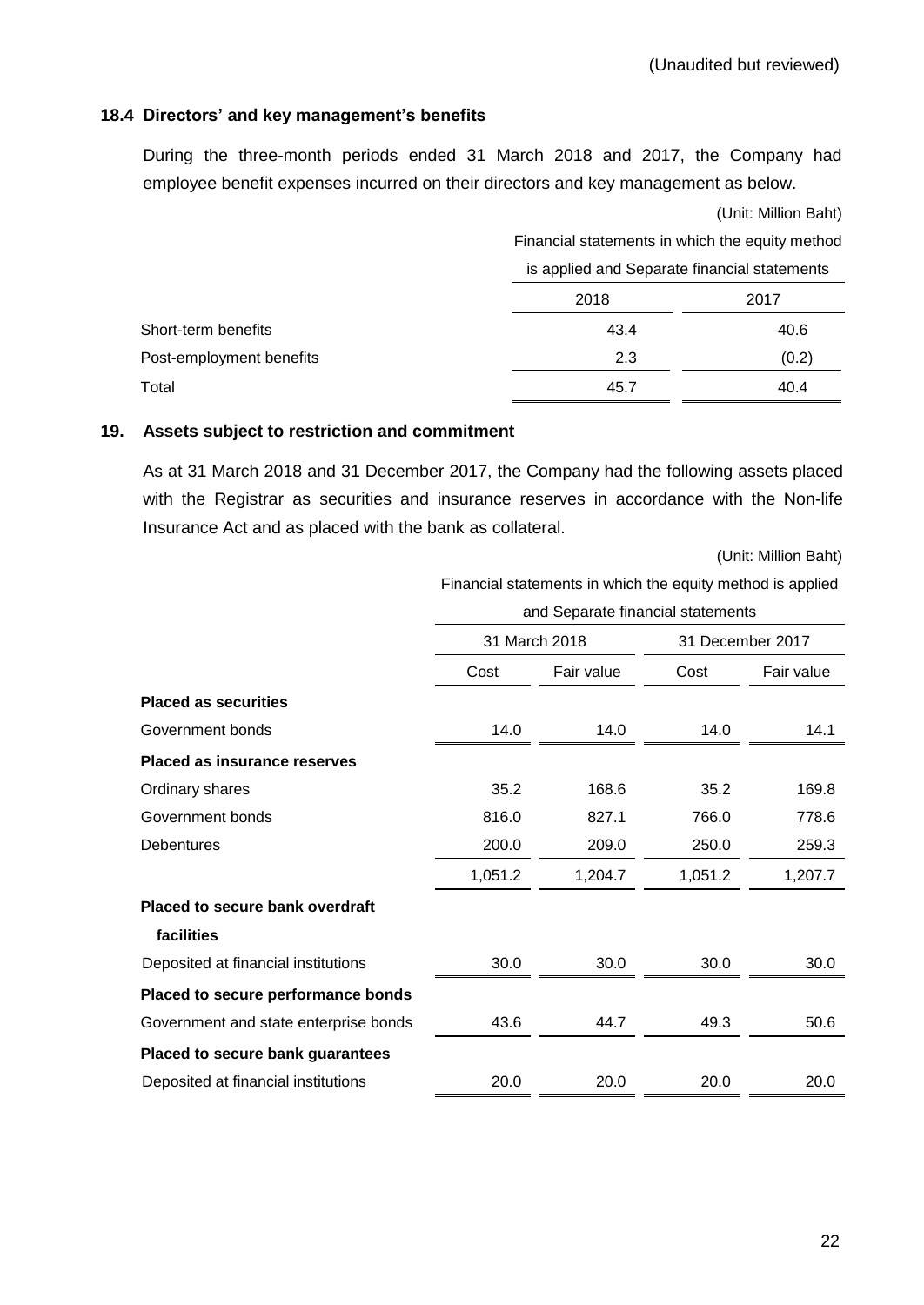### **20. Commitments and contingent liabilities**

### **20.1 Operating lease commitments**

The Company entered into several lease agreements in respect of the lease of land and office building space. The terms of the agreements are 33 years for land and more than 3 years for office building space.

As at 31 March 2018 and 31 December 2017, future minimum lease payments required under those non-cancellable operating lease contracts were as follows.

|                                  |               | (Unit: Million Baht) |  |
|----------------------------------|---------------|----------------------|--|
| Payable                          | 31 March 2018 | 31 December 2017     |  |
| Within 1 year                    | 24            | 24                   |  |
| Over 1 year and not over 5 years | 103           | 102                  |  |
| Over 5 years                     | 118           | 118                  |  |

### **20.2 Capital Commitments**

As at 31 March 2018 and 31 December 2017, there were outstanding capital commitments contracted for decoration, construction building, and computer software development amounting to Baht 8.0 million and Baht 12.7 million, respectively.

### **20.3 Litigation**

As at 31 March 2018 and 31 December 2017, the Company had litigation claims totaling approximately Baht 1,905.8 million and Baht 2,351.0 million, respectively, as an insurer. The outcomes of the cases have not yet been finalised whereby the maximum responsibility of such claims limits at the lower of the sum insured or the sum sued totaling Baht 1,162.5 million and Baht 1,317.9 million, respectively. However, the Company has considered and estimated for losses that may arise from those cases amounting to approximately Baht 355.0 million and Baht 428.2 million, respectively, which were already recognised in "Insurance contract liabilities" in the statements of financial position as at those dates.